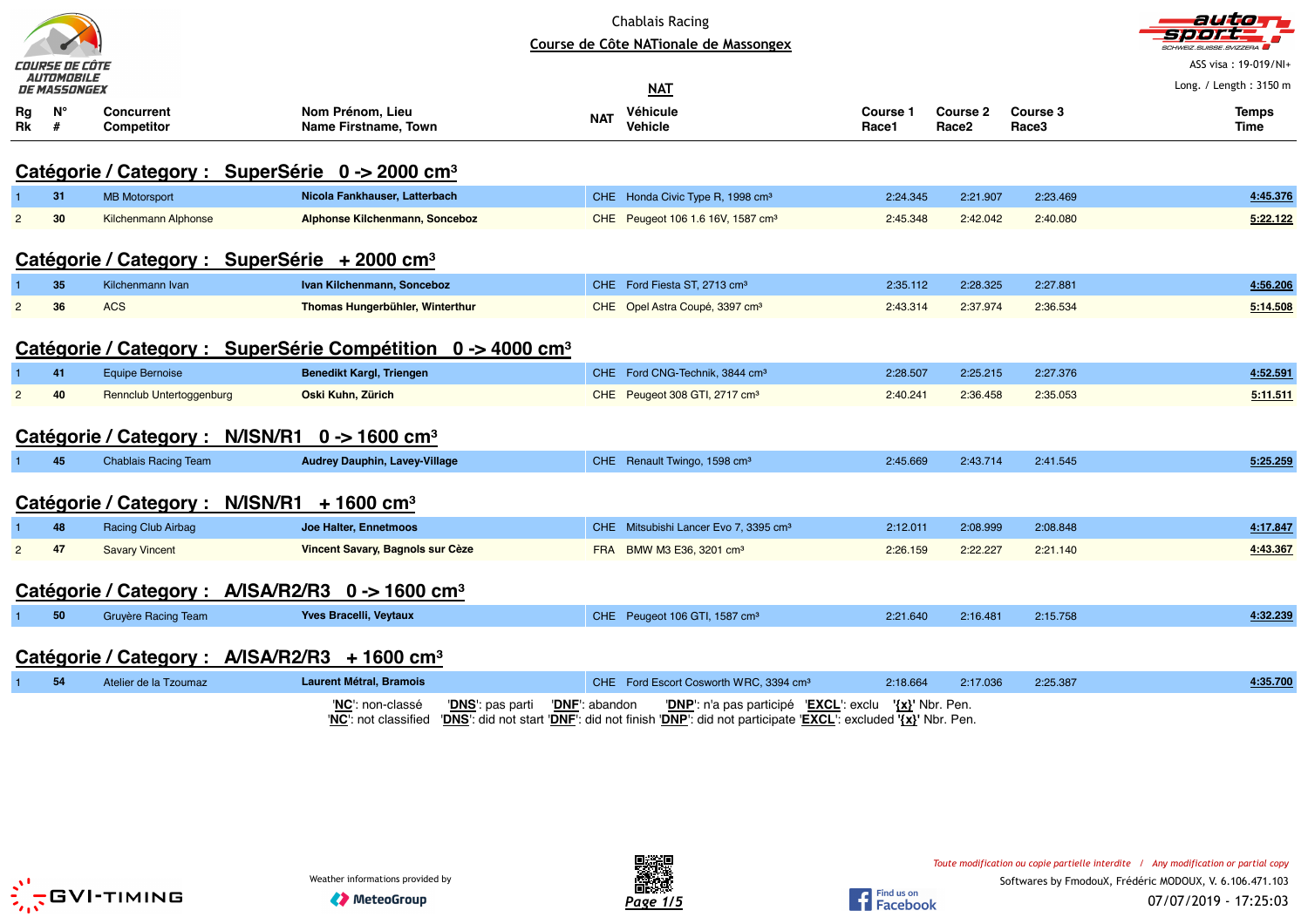|                |                              |                                 |                                                                                                                                                                                   |                | <b>Chablais Racing</b><br>Course de Côte NATionale de Massongex |                   |                                      |                   | auticim<br>CHWEIZ.SUISSE.SVIZZERA |
|----------------|------------------------------|---------------------------------|-----------------------------------------------------------------------------------------------------------------------------------------------------------------------------------|----------------|-----------------------------------------------------------------|-------------------|--------------------------------------|-------------------|-----------------------------------|
|                | COURSE DE CÔTE<br>AUTOMOBILE |                                 |                                                                                                                                                                                   |                |                                                                 |                   |                                      |                   | ASS visa: 19-019/NI+              |
|                | DE MASSONGEX                 |                                 |                                                                                                                                                                                   |                | <b>NAT</b>                                                      |                   |                                      |                   | Long. / Length: 3150 m            |
| Rg<br>Rk       | Ν°<br>#                      | <b>Concurrent</b><br>Competitor | Nom Prénom, Lieu<br>Name Firstname, Town                                                                                                                                          | <b>NAT</b>     | Véhicule<br><b>Vehicle</b>                                      | Course 1<br>Race1 | <b>Course 2</b><br>Race <sub>2</sub> | Course 3<br>Race3 | <b>Temps</b><br>Time              |
|                |                              |                                 | Catégorie / Category : Grand Tourisme 0 -> 4000 cm <sup>3</sup>                                                                                                                   |                |                                                                 |                   |                                      |                   |                                   |
|                | 60                           | <b>SHRT</b>                     | Nicolas Bührer, Bienne                                                                                                                                                            |                | CHE Porsche 911 GT3, 3598 cm <sup>3</sup>                       | 2:19.904          | 2:13.994                             | 2:13.927          | 4:27.921                          |
|                |                              |                                 | Catégorie / Category : Historic $0 \rightarrow 2000$ cm <sup>3</sup>                                                                                                              |                |                                                                 |                   |                                      |                   |                                   |
|                | 65                           | <b>Ecurie Sporting Romont</b>   | <b>Heribert Baeriswyl, Tafers</b>                                                                                                                                                 |                | CHE Alpine Renault A310/4, 1860 cm <sup>3</sup>                 | 2:24.107          | 2:21.009                             | 2:22.496          | 4:43.505                          |
| $\overline{2}$ | 66                           | <b>Ecurie Performance</b>       | <b>Nicolas Moinat, Grancy</b>                                                                                                                                                     |                | CHE Opel Kadett GT/E, 1995 cm <sup>3</sup>                      | 2:33.732          | 2:29.405                             | 2:29.371          | 4:58.776                          |
|                |                              |                                 | Catégorie / Category : Historic + 2000 cm <sup>3</sup>                                                                                                                            |                |                                                                 |                   |                                      |                   |                                   |
| 1.             | 70                           | Pfefferlé Alain                 | Alain Pfefferlé, Arbaz                                                                                                                                                            |                | CHE Porsche 935 Turbo, 4192 cm <sup>3</sup>                     | 2:12.247          | 2:05.846                             | 2:06.316          | 4:12.162                          |
|                |                              |                                 | Catégorie / Category : InterSwiss $0 \rightarrow 1600$ cm <sup>3</sup>                                                                                                            |                |                                                                 |                   |                                      |                   |                                   |
| $\mathbf{1}$   | 76                           | <b>Team VWF</b>                 | <b>Christophe Oulevay, Chavornay</b>                                                                                                                                              |                | CHE VW Scirocco, 1600 cm <sup>3</sup>                           | 2:17.430          | 2:12.625                             | 2:11.794          | 4:24.419                          |
|                |                              |                                 | Catégorie / Category : InterSwiss 1601 -> 2000 cm <sup>3</sup>                                                                                                                    |                |                                                                 |                   |                                      |                   |                                   |
| $\mathbf{1}$   | 81                           | <b>ACS</b>                      | <b>Ludovic Monnier, Villeneuve</b>                                                                                                                                                |                | CHE VW Golf, 2000 cm <sup>3</sup>                               | 2:13.207          | 2:07.223                             | 2:06.507          | 4:13.730                          |
| $\overline{2}$ | 82                           | Gruyère Racing Team             | Hervé Villoz, Epagny                                                                                                                                                              |                | CHE Renault Clio RS EVO, 1998 cm <sup>3</sup>                   | 2:09.593          | 2:06.951                             | 2:07.875          | 4:14.826                          |
| 3              | 84                           | <b>Racing Club Airbag</b>       | Sergio Kuhn, Illnau                                                                                                                                                               |                | CHE Peugeot 206, 2000 cm <sup>3</sup>                           | 2:12.326          | 2:08.729                             | 2:08.801          | 4:17.530                          |
| $\overline{4}$ | 80                           | Sägesser Motorsport             | <b>Gilbert Meier, Rudolfstetten</b>                                                                                                                                               |                | CHE Honda Integra GIS, 1800 cm <sup>3</sup>                     | 2:21.102          | 2:17.314                             | 2:19.998          | 4:37.312                          |
|                |                              | Catégorie / Category :          | <b>InterSwiss</b><br>$2001 \div 3000$ cm <sup>3</sup>                                                                                                                             |                |                                                                 |                   |                                      |                   |                                   |
|                | 89                           | <b>Team VWF</b>                 | Damien Weber, Vuiteboeuf                                                                                                                                                          |                | CHE BMW 323i, 2999 cm <sup>3</sup>                              | 2:10.663          | 2:07.876                             | 2:10.846          | 4:18.539                          |
| 2              | 88                           | <b>Pillonel Yann</b>            | Yann Pillonel, Grimisuat                                                                                                                                                          |                | CHE BMW 325i, 2494 cm <sup>3</sup>                              | 2:23.681          | 2:17.367                             | 2:18.374          | 4:35.741                          |
|                | 87                           | Atelier de la Tzoumaz           | <b>Ted Santos, Vuiteboeuf</b>                                                                                                                                                     |                | CHE Seat Ibiza, 2040 cm <sup>3</sup>                            | 2:16.824          | <b>DNF</b>                           | <b>DNS</b>        | <b>STATE</b>                      |
|                |                              |                                 | Catégorie / Category : InterSwiss + 3000 cm <sup>3</sup>                                                                                                                          |                |                                                                 |                   |                                      |                   |                                   |
| $\mathbf{1}$   | 96                           | Nicolas Gérard                  | Gérard Nicolas, Forel                                                                                                                                                             |                | CHE Ford Escort Cosworth, 3398 cm <sup>3</sup>                  | 2:03.767          | 2:01.953                             | 2:02.771          | 4:04.724                          |
| $\overline{c}$ | 97                           | Club Porsche 3 lacs             | Alexandre Comby, La Chaux-de-Fonds                                                                                                                                                |                | CHE Porsche 934/5, 4774 cm <sup>3</sup>                         | 2:12.289          | 2:11.462                             | 2:10.787          | 4:22.249                          |
| $\mathbf{3}$   | 95                           | Atelier de la Tzoumaz           | Alex Métroz, Orsières                                                                                                                                                             |                | CHE Ford Sierra Cosworth, 3390 cm <sup>3</sup>                  | 2:17.338          | 2:23.073                             | 2:18.105          | 4:35.443                          |
|                |                              |                                 | 'NC': non-classé<br>' <mark>DNS</mark> ': pas parti<br>"NC': not classified "DNS': did not start "DNF': did not finish "DNP': did not participate "EXCL': excluded 'XX' Nbr. Pen. | 'DNF': abandon | 'DNP': n'a pas participé 'EXCL': exclu '{x}' Nbr. Pen.          |                   |                                      |                   |                                   |





Find us on<br>Facebook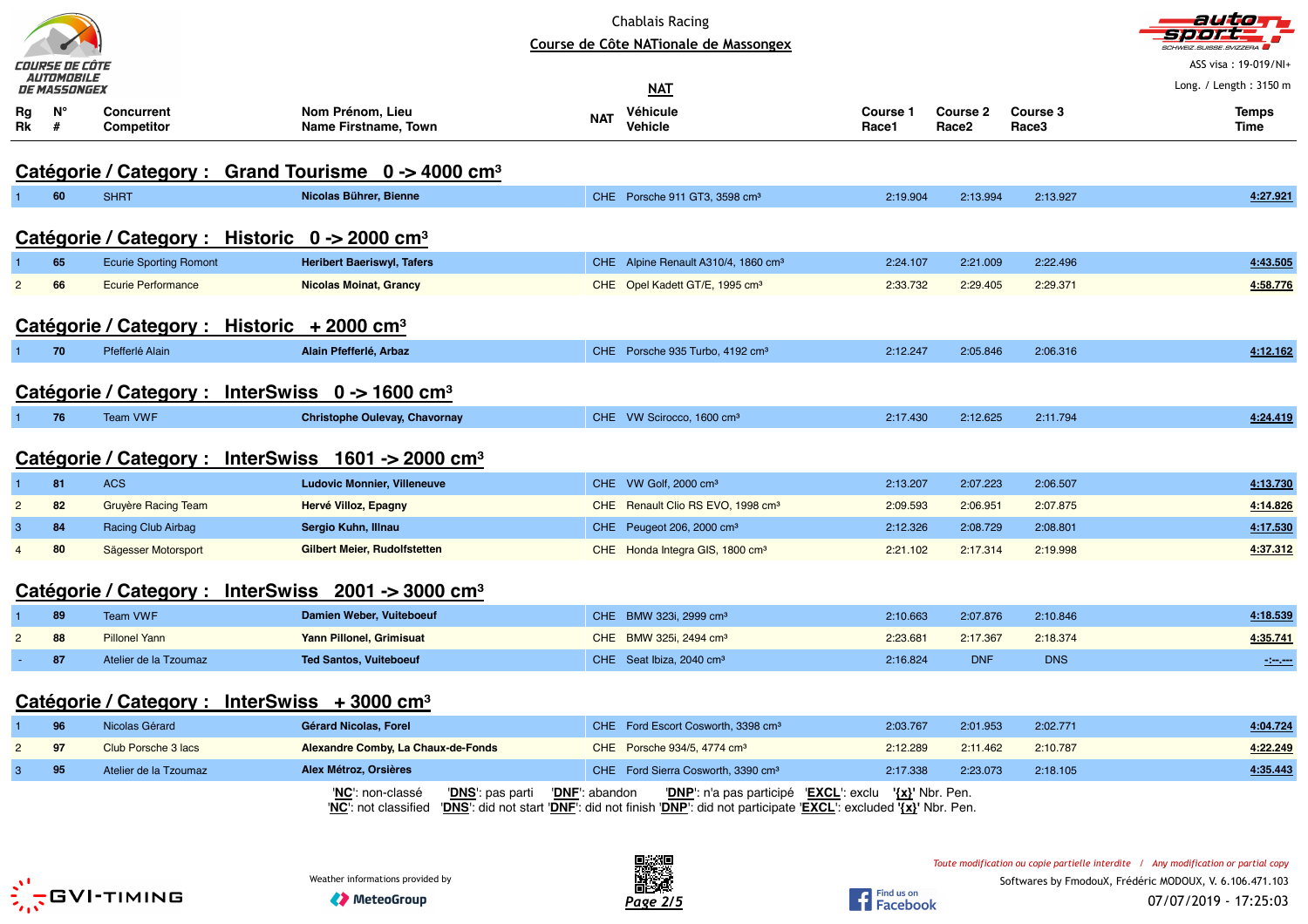



ASS visa : 19-019/NI+

|                 | ___________<br><b>DE MASSONGEX</b> |                                                                   |                                          |            | $MAT$                                      |                              |                          |                   | Long. / Length: 3150 m |
|-----------------|------------------------------------|-------------------------------------------------------------------|------------------------------------------|------------|--------------------------------------------|------------------------------|--------------------------|-------------------|------------------------|
| Rg<br><b>Rk</b> | $N^{\circ}$                        | Concurrent<br>Competitor                                          | Nom Prénom, Lieu<br>Name Firstname, Town | <b>NAT</b> | Véhicule<br><b>Vehicle</b>                 | Course <sup>1</sup><br>Race1 | <b>Course 2</b><br>Race2 | Course 3<br>Race3 | <b>Temps</b><br>Time   |
|                 |                                    | Catégorie / Category : $E1 \quad 0 \rightarrow 1600 \text{ cm}^3$ |                                          |            |                                            |                              |                          |                   |                        |
|                 | 107                                | <b>MB Motorsport</b>                                              | Martin Bürki, Uetendorf                  |            | CHE MB Polo, 1600 cm <sup>3</sup>          | 2:04.925                     | 2:08.777                 | <b>DNS</b>        | 4:13.702               |
| $2^{\circ}$     | 106                                | <b>ACS</b>                                                        | <b>Olivier Jeanneret, Ecoteaux</b>       |            | CHE VW Golf. 1598 cm <sup>3</sup>          | 2:13.698                     | 2:12.384                 | 2:12.893          | 4:25.277               |
| -3              | 104                                | <b>Savoy Roger</b>                                                | <b>Roger Savoy, Attalens</b>             |            | CHE Suzuki Swift RS, 1594 cm <sup>3</sup>  | 2:17.922                     | 2:15.837                 | 2:16.627          | 4:32.464               |
| $\overline{4}$  | 102                                | <b>Bödeli Racing Club</b>                                         | Roger Mühlemann, Wilderswil              |            | CHE Citroën Saxo VTS, 1587 cm <sup>3</sup> | 2:18.606                     | 2:19.258                 | <b>DNS</b>        | 4:37.864               |
| 5               | 103                                | <b>MB Motorsport</b>                                              | Stefan Grünig, Höfen                     | <b>CHE</b> | Citroën Saxo, 1587 cm <sup>3</sup>         | 2:25.831                     | 2:24.883                 | 2:22.216          | 4:47.099               |

#### 6 **100** IG MotorsportTeam ZentralSchweiz **Roger Noser, Kirchleerau** CHE VW Polo RNP, 1390 cm<sup>³</sup> 2:26.351 2:28.786 2:26.488 **4:52.839** 7 **105** MB Motorsport **Heinz Gfeller, Noflen** CHE Ford Fiesta ST, 1596 cm<sup>³</sup> 2:33.760 2:31.542 2:28.884 **5:00.426** 8 **101** ACS**Ole Raemy, Brünsiried CHE Lada 2101, 1598 cm3** 2:39.331 2:37.693 DNS 5:17.024

### **Catégorie / Category : E1 1601 -> 2000 cm<sup>³</sup>**

|                | 118 | <b>Ecurie Sporting Romont</b> | Jonas Magnin, Neyruz                | CHE Honda Civic JDM, 1998 cm <sup>3</sup>       | 2:06.719   | 2:05.545   | 2:06.084   | 4:11.629 |
|----------------|-----|-------------------------------|-------------------------------------|-------------------------------------------------|------------|------------|------------|----------|
| $\overline{2}$ | 117 | Ecurie 13 Etoiles Valais      | <b>Eddy Tapparel, Crans-Montana</b> | CHE Opel Kadett C City, 2000 cm <sup>3</sup>    | 2:07.676   | 2:06.888   | 2:07.115   | 4:14.003 |
|                | 111 | <b>MB Motorsport</b>          | <b>Ruedi Fuhrer, Krienz</b>         | CHE Honda CRX F20, 1997 cm <sup>3</sup>         | 2:11.547   | 2:08.934   | 2:07.754   | 4:16.688 |
|                | 113 | <b>Bitto Giuseppe</b>         | Giuseppe Bitto, Le Mont             | CHE Renault Clio RS Cup, 1998 cm <sup>3</sup>   | 2:20.463   | 2:18.258   | 2:16.669   | 4:34.927 |
|                | 114 | Ecurie du Nord                | Alain Bombardier, Orbe              | CHE Renault Clio 3 Cup, 1998 cm <sup>3</sup>    | 2:19.736   | 2:18.220   | 2:16.819   | 4:35.039 |
| 6              | 110 | <b>Chablais Racing Team</b>   | Stive Maillard, Choëx               | CHE Toyota Corolla AE86 R, 1997 cm <sup>3</sup> | 2:24.431   | 2:24.138   | 2:24.274   | 4:48.412 |
|                | 115 | Ecurie du Nord                | <b>Michel Randin, Mervelier</b>     | CHE Renault Clio Cup, 1998 cm <sup>3</sup>      | <b>DNF</b> | 2:24.263   | 2:24.801   | 4:49.064 |
| 8              | 112 | Ecurie des Lions              | <b>Fréd Fragnière, Remaufens</b>    | CHE Renault Clio 16V, 1998 cm <sup>3</sup>      | 2:32.357   | 2:32.773   | 2:32.782   | 5:05.130 |
|                | 116 | Coquoz Sébastien              | Sébastien Coquoz, Muraz             | CHE Opel Kadett, 1998 cm <sup>3</sup>           | <b>DNP</b> | <b>DNP</b> | <b>DNP</b> | $\sim$   |

# **Catégorie / Category : E1 2001 -> 3000 cm<sup>³</sup>**

|   | 130 | <b>Racing Club Airbag</b>   | <b>Tom Huwiler, Altwis</b>           | CHE BMW E30 HRT 3.0, 2990 cm <sup>3</sup>                                                                                                                                                             | 2:09.432 | 2:08.481 | 2:08.469 | 4:16.950 |
|---|-----|-----------------------------|--------------------------------------|-------------------------------------------------------------------------------------------------------------------------------------------------------------------------------------------------------|----------|----------|----------|----------|
|   | 128 | <b>Mariaux Florent</b>      | <b>Florent Mariaux, Vionnaz</b>      | CHE BMW E30 Gulf, 2794 cm <sup>3</sup>                                                                                                                                                                | 2:09.718 | 2:09.271 | 2:09.724 | 4:18.989 |
|   | 129 | <b>Chablais Racing Team</b> | <b>Lionel Bellon, Monthey</b>        | CHE BMW E36 GTR, 2989 cm <sup>3</sup>                                                                                                                                                                 | 2:12.094 | 2:10.263 | 2:09.701 | 4:19.964 |
| 4 | 132 | Atelier de la Tzoumaz       | Frédéric Bonvin, Crans-Montana       | CHE BMW M3, 2990 cm <sup>3</sup>                                                                                                                                                                      | 2:10.490 | 2:10.730 | 2:10.390 | 4:20.880 |
|   |     |                             | 'DNS': pas parti<br>'NC': non-classé | "DNP" n'a pas participé "EXCL" exclu '{x}' Nbr. Pen.<br>'DNF': abandon<br>"NC': not classified "DNS': did not start 'DNF': did not finish 'DNP': did not participate 'EXCL': excluded '{x}' Nbr. Pen. |          |          |          |          |





**1** Find us on Find us on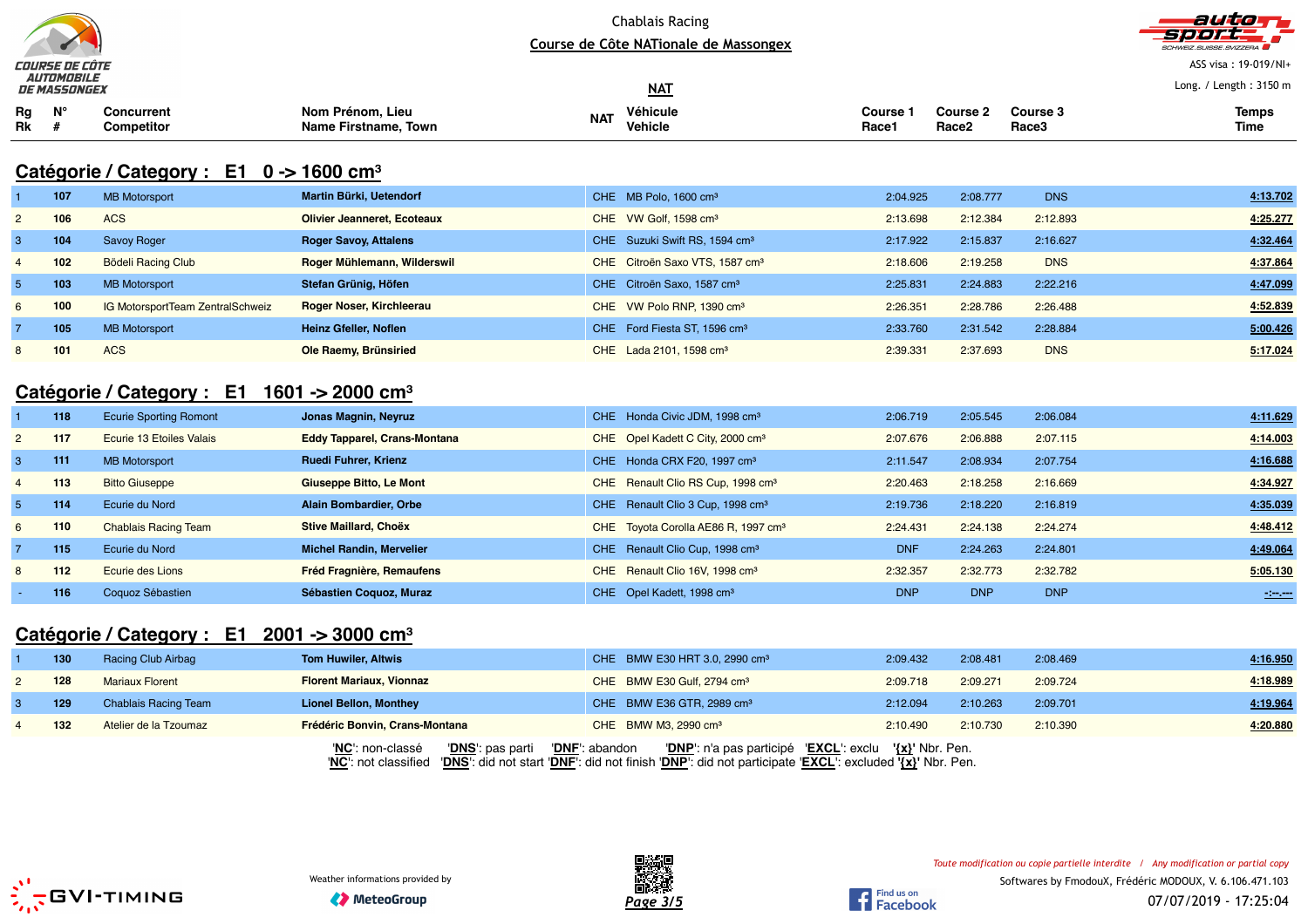



ASS visa : 19-019/NI+

Long. / Length : 3150 m

|          | ____________ | <i>DE MASSONGEX</i>      |                                          |            | $NAT$                                    |                          |                                      | Long. / Length: 3150 m |                      |
|----------|--------------|--------------------------|------------------------------------------|------------|------------------------------------------|--------------------------|--------------------------------------|------------------------|----------------------|
| Rg<br>Rk | $N^{\circ}$  | Concurrent<br>Competitor | Nom Prénom, Lieu<br>Name Firstname, Town | <b>NAT</b> | Véhicule<br>Vehicle                      | <b>Course</b> :<br>Race1 | <b>Course 2</b><br>Race <sub>2</sub> | Course 3<br>Race3      | <b>Temps</b><br>Time |
|          | 131          | Ecurie des Lions         | Ronan Petit, St-Légier                   |            | CHE BMW M3 Compact, 2990 cm <sup>3</sup> | 2:12.753                 | 2:11.962                             | 2:11.851               | 4:23.813             |
|          | 125          | Ecurie des Lions         | <b>Benjamin Nicole, St-Martin</b>        |            | CHE BMW 2002 ti, 2301 cm <sup>3</sup>    | 2:14.307                 | 2:14.162                             | 2:14.301               | 4:28.463             |
|          | 127          | Racing Club Airbag       | Mario Leupi, Emmenbrücke                 |            | CHE BMW 328i, 2790 cm <sup>3</sup>       | 2:20.298                 | 2:20.397                             | 2:19.326               | 4:39.624             |

### **Catégorie / Category : E1 3001 -> 3500 cm<sup>³</sup>**

|              | 143 | <b>Ecurie Basilisk</b>   | Bruno lanniello, Nunningen       | CHE Lancia Delta S4, 3349 cm <sup>3</sup>    | 2:02.920 | 2:02.201 | 2:02.804 | 4:05.005 |
|--------------|-----|--------------------------|----------------------------------|----------------------------------------------|----------|----------|----------|----------|
| $\mathbf{2}$ | 135 | Atelier de la Tzoumaz    | Kevin Métroz, Liddes             | CHE Mazda 323 GTX, 3126 cm <sup>3</sup>      | 2:08.470 | 2:04.474 | 2:04.153 | 4:08.627 |
|              | 136 | Rennclub Untertoggenburg | <b>Mario Bertocchi, Melano</b>   | CHE BMW . 3201 cm <sup>3</sup>               | 2:09.122 | 2:08.097 | 2:08.048 | 4:16.145 |
| 4            | 140 | Jaquemet Stéphane        | Stéphane Jaquemet, St-Cierges    | CHE Seat Supercopa MK2, 3372 cm <sup>3</sup> | 2:17.907 | 2:17.090 | 2:15.888 | 4:32.978 |
|              | 142 | Racing Club Airbag       | Bernhard Muhr, Rüeggisberg       | CHE Toyota Celica, 3435 cm <sup>3</sup>      | 2:19.096 | 2:18.163 | 2:18.893 | 4:37.056 |
| 6            | 139 | Jaquemet Alain           | Alain Jaquemet, Ferlens          | CHE Seat Leon, 3372 cm <sup>3</sup>          | 2:20.299 | 2:20.617 | 2:18.623 | 4:38.922 |
|              | 138 | <b>Team Trajectoire</b>  | <b>Ricardo Fernandes, Morges</b> | CHE BMW M3, 3201 cm <sup>3</sup>             | 2:23.174 | 2:20.730 | 2:20.595 | 4:41.325 |

### **Catégorie / Category : E1 + 3500 cm<sup>³</sup>**

| 148 | Eventseelisberg            | Ronnie Bratschi, Altdorf       | CHE Mitsubishi Evo 8 EGMO, 3668 cm <sup>3</sup> | 1:57.593 | 1:54.907 | <b>DNS</b> | 3:52.500 |
|-----|----------------------------|--------------------------------|-------------------------------------------------|----------|----------|------------|----------|
| 147 | <b>ACS</b>                 | <b>Thomas Kessler, Siebnen</b> | CHE Mitsubishi Evo, 3672 cm <sup>3</sup>        | 2:02.607 | 2:01.493 | <b>DNS</b> | 4:04.100 |
| 145 | Squadra Corse Quadrifoglio | Aramis Cereghetti, Lopagno     | CHE BMW M5 E34, 3535 cm <sup>3</sup>            | 2:09.070 | 2:08.962 | 2:08.835   | 4:17.797 |
| 146 | <b>MB Motorsport</b>       | Pierre Mürner, Reichenbach     | CHE Porsche GT3 Cup, 3800 cm <sup>3</sup>       | 2:18.164 | 2:17.098 | <b>DNS</b> | 4:35.262 |

## **Catégorie / Category : CN 0 -> 3000 cm<sup>³</sup>**

| CHE Osella BMW, 3000 cm <sup>3</sup><br><b>DNF</b><br><b>DNS</b><br>Ecurie 13 Etoiles Valais<br><b>DNS</b><br>Jean-Pierre Bovier, Vex | <b>Continued by Service</b> |
|---------------------------------------------------------------------------------------------------------------------------------------|-----------------------------|
|---------------------------------------------------------------------------------------------------------------------------------------|-----------------------------|

### **Catégorie / Category : E2 SportCars 0 -> 3000 cm<sup>³</sup>**

|  | Equipe Bernoise | <b>Marcel Steiner, Oberdiessbach</b> | CHE LobArtLA01/Mugen, 3000 cm <sup>3</sup>                                                                                                                                                                                                   | 1:47.782 | 1:46.712 | 1:48.485 | 3:34.494 |
|--|-----------------|--------------------------------------|----------------------------------------------------------------------------------------------------------------------------------------------------------------------------------------------------------------------------------------------|----------|----------|----------|----------|
|  | Equipe Bernoise | Michel Zemp, Langnau                 | CHE Norma M20FC, 1998 cm <sup>3</sup>                                                                                                                                                                                                        | 1:56.738 | 1:56.369 | 1:56.136 | 3:52.505 |
|  |                 | 'NC': non-classé                     | 'DNS': pas parti     ' <u>DNF</u> ': abandon       'DNP': n'a pas participé   'EXCL': exclu   '{x}' Nbr. Pen.<br>'NC': not classified 'DNS': did not start 'DNF': did not finish 'DNP': did not participate 'EXCL': excluded '{x}' Nbr. Pen. |          |          |          |          |



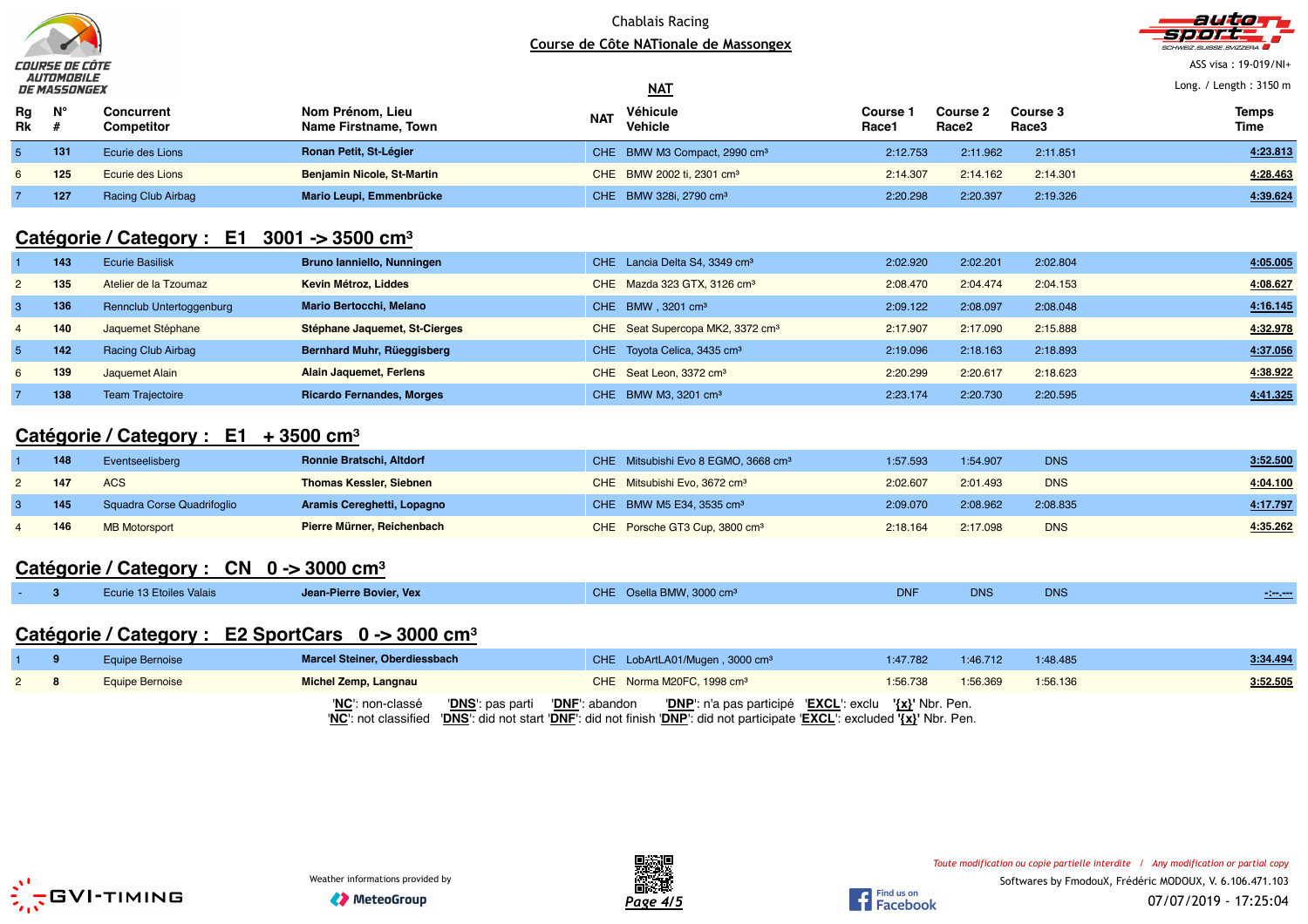|                                                                  | COURSE DE CÔTE<br><i><b>AUTOMOBILE</b></i><br><b>DE MASSONGEX</b>       |                             |                                                                        | Chablais Racing<br>Course de Côte NATionale de Massongex<br><b>NAT</b> |                          |                               |                   | autor<br>5月10月<br><b>SCHWEIZ.SUISSE.SVIZZERA</b><br>ASS visa: 19-019/NI+<br>Long. / Length: 3150 m |  |
|------------------------------------------------------------------|-------------------------------------------------------------------------|-----------------------------|------------------------------------------------------------------------|------------------------------------------------------------------------|--------------------------|-------------------------------|-------------------|----------------------------------------------------------------------------------------------------|--|
| Rg<br>Rk                                                         | $N^{\circ}$<br>-#                                                       | Concurrent<br>Competitor    | Nom Prénom, Lieu<br>Name Firstname, Town                               | Véhicule<br><b>NAT</b><br>Vehicle                                      | <b>Course 1</b><br>Race1 | Course 2<br>Race <sub>2</sub> | Course 3<br>Race3 | <b>Temps</b><br>Time                                                                               |  |
| Catégorie / Category : E2 SingleSeater 0 -> 1600 cm <sup>3</sup> |                                                                         |                             |                                                                        |                                                                        |                          |                               |                   |                                                                                                    |  |
|                                                                  | 11                                                                      | Atelier de la Tzoumaz       | Victor Darbellay, Salvan                                               | <b>CHE</b><br>Arcobaleno SS1000, 998 cm <sup>3</sup>                   | 2:02.347                 | 1:59.037                      | 2:11.863          | 4:01.384                                                                                           |  |
|                                                                  |                                                                         |                             | Catégorie / Category : E2 SingleSeater<br>1601 -> 2000 cm <sup>3</sup> |                                                                        |                          |                               |                   |                                                                                                    |  |
|                                                                  | 19                                                                      | <b>Bödeli Racing Club</b>   | <b>Christian Balmer, Wilderswil</b>                                    | CHE Tatuus FM, 2000 cm <sup>3</sup>                                    | 1:54.205                 | 1:54.561                      | 1:53.703          | 3:47.908                                                                                           |  |
| $\overline{2}$                                                   | 20                                                                      | <b>Gruyère Racing Team</b>  | Joël Grand, Chalais                                                    | CHE Formula Master, 2000 cm <sup>3</sup>                               | 2:02.984                 | 2:02.344                      | <b>DNS</b>        | 4:05.328                                                                                           |  |
| З                                                                | 16                                                                      | <b>Chablais Racing Team</b> | <b>Louis Berguerand, Charrat</b>                                       | CHE Tatuus, 2000 cm <sup>3</sup>                                       | 2:12.081                 | 2:12.515                      | 2:15.181          | 4:24.596                                                                                           |  |
|                                                                  | Catégorie / Category : E2 SingleSeater<br>$2001 - 3000$ cm <sup>3</sup> |                             |                                                                        |                                                                        |                          |                               |                   |                                                                                                    |  |

| 27 | Atelier de la Tzoumaz | <b>Eric Berguerand, Charrat</b> | CHE Lola FA99, 3000 $cm3$                                                                                                                                                             | 1:45.239 | 1:45.699 | 1:43.714 | 3:28.953 |
|----|-----------------------|---------------------------------|---------------------------------------------------------------------------------------------------------------------------------------------------------------------------------------|----------|----------|----------|----------|
|    | ACS                   | <b>Robin Faustini, Suhr</b>     | CHE Reynard Formula Nippon, 3000 cm <sup>3</sup>                                                                                                                                      | 1:53.755 | 1:53.786 | 1:52.666 | 3:46.421 |
|    |                       | 'NC': non-classé                | 'DNP': n'a pas participé 'EXCL': exclu '{x}' Nbr. Pen.<br>'NC': not classified 'DNS': did not start 'DNF': did not finish 'DNP': did not participate 'EXCL': excluded '{x}' Nbr. Pen. |          |          |          |          |

**DC : C. Moulin : \_\_\_\_\_\_\_\_\_\_\_\_\_\_\_ Jury : R. Piquerez : \_\_\_\_\_\_\_\_\_\_\_\_\_\_\_ Chrono : F.Modoux : \_\_\_\_\_\_\_\_\_\_\_\_\_\_\_**





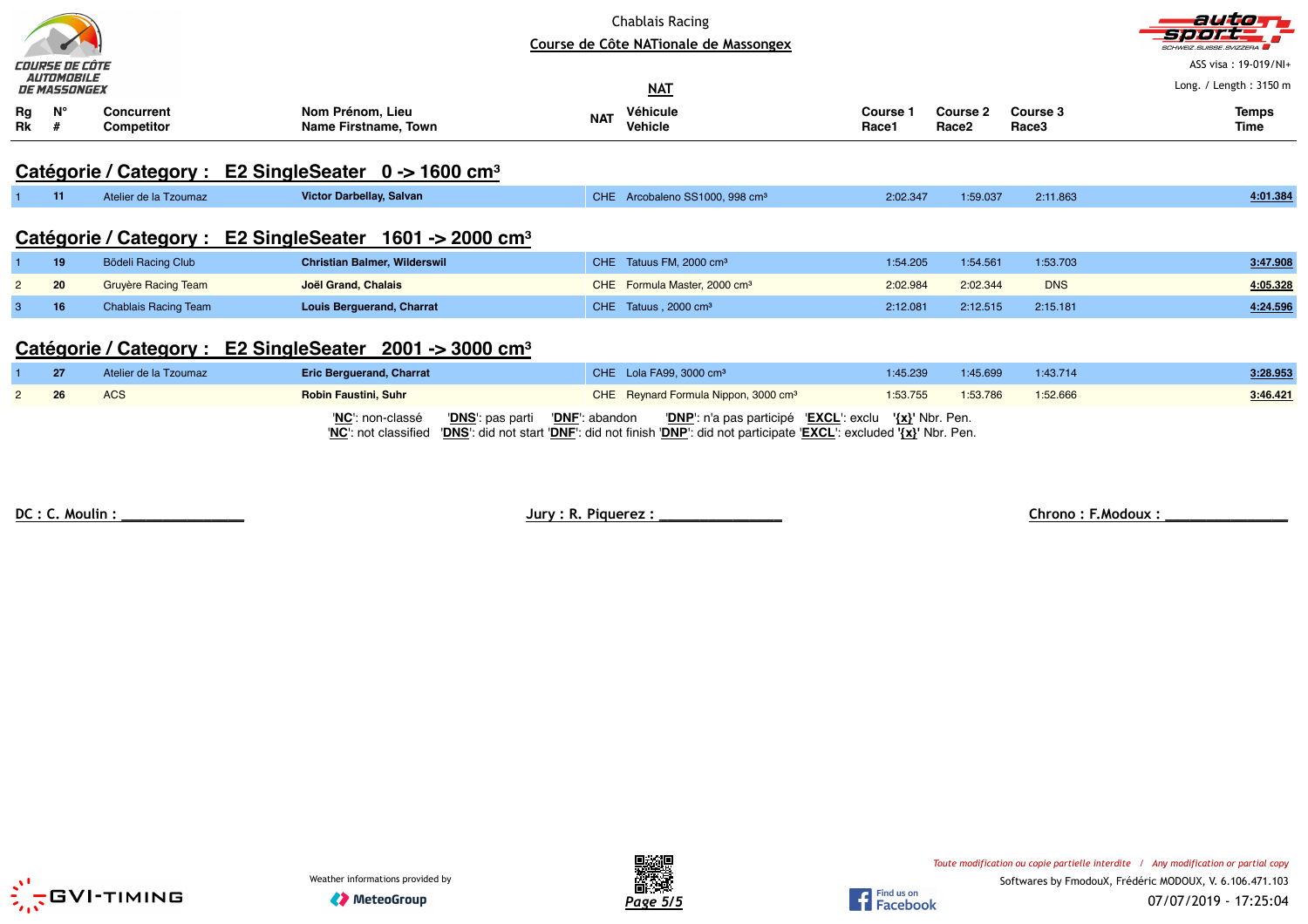



ASS visa : 19-019/NI+

Long. / Length : 3150 m

#### **Scratch NAT**

| Rg<br>Rk       | Grp                | N°<br># | Concurrent<br><b>Competitor</b> | Nom Prénom, Lieu<br>Name Firstname, Town                                                                                                                                                          | <b>NAT</b> | Véhicule<br><b>Vehicle</b>                        | Course 1<br>Race1   | <b>Course 2</b><br>Race <sub>2</sub> | Course 3<br>Race3 | <b>Temps</b><br>Time |
|----------------|--------------------|---------|---------------------------------|---------------------------------------------------------------------------------------------------------------------------------------------------------------------------------------------------|------------|---------------------------------------------------|---------------------|--------------------------------------|-------------------|----------------------|
| $\mathbf{1}$   | E <sub>2</sub> -SS | 27      | Atelier de la Tzoumaz           | <b>Berguerand Eric, Charrat</b>                                                                                                                                                                   |            | CHE Lola FA99, 3000 cm <sup>3</sup>               | 1:45.239            | 1:45.699                             | 1:43.714          | 3:28.953             |
| $\overline{c}$ | E <sub>2</sub> -SC | 9       | <b>Equipe Bernoise</b>          | Steiner Marcel, Oberdiessbach                                                                                                                                                                     |            | CHE LobArtLA01/Mugen, 3000 cm <sup>3</sup>        | 1:47.782            | 1:46.712                             | 1:48.485          | 3:34.494             |
| 3              | E <sub>2</sub> -SS | 26      | <b>ACS</b>                      | <b>Faustini Robin, Suhr</b>                                                                                                                                                                       |            | CHE Reynard Formula Nippon, 3000 cm <sup>3</sup>  | 1:53.755            | 1:53.786                             | 1:52.666          | 3:46.421             |
| $\overline{4}$ | <b>E2-SS</b>       | 19      | <b>Bödeli Racing Club</b>       | <b>Balmer Christian, Wilderswil</b>                                                                                                                                                               |            | CHE Tatuus FM, 2000 cm <sup>3</sup>               | 1:54.205            | 1:54.561                             | 1:53.703          | 3:47.908             |
| 5              | E <sub>1</sub>     | 148     | Eventseelisberg                 | <b>Bratschi Ronnie, Altdorf</b>                                                                                                                                                                   |            | CHE Mitsubishi Evo 8 EGMO, 3668 cm <sup>3</sup>   | 1:57.593            | 1:54.907                             | <b>DNS</b>        | 3:52.500             |
| 6              | E <sub>2</sub> -SC | 8       | <b>Equipe Bernoise</b>          | Zemp Michel, Langnau                                                                                                                                                                              |            | CHE Norma M20FC, 1998 cm <sup>3</sup>             | 1:56.738            | 1:56.369                             | 1:56.136          | 3:52.505             |
| $\overline{7}$ | E <sub>2</sub> -SS | 11      | Atelier de la Tzoumaz           | <b>Darbellay Victor, Salvan</b>                                                                                                                                                                   |            | CHE Arcobaleno SS1000, 998 cm <sup>3</sup>        | 2:02.347            | 1:59.037                             | 2:11.863          | 4:01.384             |
| 8              | E1                 | 147     | <b>ACS</b>                      | <b>Kessler Thomas, Siebnen</b>                                                                                                                                                                    |            | CHE Mitsubishi Evo, 3672 cm <sup>3</sup>          | 2:02.607            | 2:01.493                             | <b>DNS</b>        | 4:04.100             |
| 9              | IS                 | 96      | Nicolas Gérard                  | Nicolas Gérard, Forel                                                                                                                                                                             |            | CHE Ford Escort Cosworth, 3398 cm <sup>3</sup>    | 2:03.767            | 2:01.953                             | 2:02.771          | 4:04.724             |
| 10             | E1                 | 143     | <b>Ecurie Basilisk</b>          | Ianniello Bruno, Nunningen                                                                                                                                                                        |            | CHE Lancia Delta S4, 3349 cm <sup>3</sup>         | 2:02.920            | 2:02.201                             | 2:02.804          | 4:05.005             |
| 11             | <b>E2-SS</b>       | 20      | Gruyère Racing Team             | Grand Joël, Chalais                                                                                                                                                                               |            | CHE Formula Master, 2000 cm <sup>3</sup>          | 2:02.984            | 2:02.344                             | <b>DNS</b>        | 4:05.328             |
| 12             | E1                 | 135     | Atelier de la Tzoumaz           | Métroz Kevin, Liddes                                                                                                                                                                              |            | CHE Mazda 323 GTX, 3126 cm <sup>3</sup>           | 2:08.470            | 2:04.474                             | 2:04.153          | 4:08.627             |
| 13             | E1                 | 118     | <b>Ecurie Sporting Romont</b>   | <b>Magnin Jonas, Neyruz</b>                                                                                                                                                                       |            | CHE Honda Civic JDM, 1998 cm <sup>3</sup>         | 2:06.719            | 2:05.545                             | 2:06.084          | 4:11.629             |
| 14             | <b>HIST</b>        | 70      | Pfefferlé Alain                 | Pfefferlé Alain, Arbaz                                                                                                                                                                            |            | CHE Porsche 935 Turbo, 4192 cm <sup>3</sup>       | 2:12.247            | 2:05.846                             | 2:06.316          | 4:12.162             |
| 15             | E1                 | 107     | <b>MB Motorsport</b>            | Bürki Martin, Uetendorf                                                                                                                                                                           |            | CHE MB Polo, 1600 cm <sup>3</sup>                 | 2:04.925            | 2:08.777                             | <b>DNS</b>        | 4:13.702             |
| 16             | IS                 | 81      | <b>ACS</b>                      | <b>Monnier Ludovic, Villeneuve</b>                                                                                                                                                                |            | CHE VW Golf, 2000 cm <sup>3</sup>                 | 2:13.207            | 2:07.223                             | 2:06.507          | 4:13.730             |
| 17             | E <sub>1</sub>     | 117     | Ecurie 13 Etoiles Valais        | <b>Tapparel Eddy, Crans-Montana</b>                                                                                                                                                               |            | CHE Opel Kadett C City, 2000 cm <sup>3</sup>      | 2:07.676            | 2:06.888                             | 2:07.115          | 4:14.003             |
| 18             | IS                 | 82      | <b>Gruyère Racing Team</b>      | Villoz Hervé, Epagny                                                                                                                                                                              |            | CHE Renault Clio RS EVO, 1998 cm <sup>3</sup>     | 2:09.593            | 2:06.951                             | 2:07.875          | 4:14.826             |
| 19             | E <sub>1</sub>     | 136     | Rennclub Untertoggenburg        | <b>Bertocchi Mario, Melano</b>                                                                                                                                                                    |            | CHE BMW, 3201 cm <sup>3</sup>                     | 2:09.122            | 2:08.097                             | 2:08.048          | 4:16.145             |
| 20             | E1                 | 111     | <b>MB</b> Motorsport            | <b>Fuhrer Ruedi, Krienz</b>                                                                                                                                                                       |            | CHE Honda CRX F20, 1997 cm <sup>3</sup>           | 2:11.547            | 2:08.934                             | 2:07.754          | 4:16.688             |
| 21             | E1                 | 130     | <b>Racing Club Airbag</b>       | <b>Huwiler Tom, Altwis</b>                                                                                                                                                                        |            | CHE BMW E30 HRT 3.0, 2990 cm <sup>3</sup>         | 2:09.432            | 2:08.481                             | 2:08.469          | 4:16.950             |
| 22             | IS                 | 84      | Racing Club Airbag              | Kuhn Sergio, Illnau                                                                                                                                                                               |            | CHE Peugeot 206, 2000 cm <sup>3</sup>             | 2:12.326            | 2:08.729                             | 2:08.801          | 4:17.530             |
| 23             | E1                 | 145     | Squadra Corse Quadrifoglio      | Cereghetti Aramis, Lopagno                                                                                                                                                                        |            | CHE BMW M5 E34, 3535 cm <sup>3</sup>              | 2:09.070            | 2:08.962                             | 2:08.835          | 4:17.797             |
| 24             | N/ISN/R1           | 48      | <b>Racing Club Airbag</b>       | <b>Halter Joe, Ennetmoos</b>                                                                                                                                                                      |            | CHE Mitsubishi Lancer Evo 7, 3395 cm <sup>3</sup> | 2:12.011            | 2:08.999                             | 2:08.848          | 4:17.847             |
| 25             | IS                 | 89      | <b>Team VWF</b>                 | <b>Weber Damien, Vuiteboeuf</b>                                                                                                                                                                   |            | CHE BMW 323i, 2999 cm <sup>3</sup>                | 2:10.663            | 2:07.876                             | 2:10.846          | 4:18.539             |
| 26             | E1                 | 128     | <b>Mariaux Florent</b>          | <b>Mariaux Florent, Vionnaz</b>                                                                                                                                                                   |            | CHE BMW E30 Gulf, 2794 cm <sup>3</sup>            | 2:09.718            | 2:09.271                             | 2:09.724          | 4:18.989             |
| 27             | E1                 | 129     | <b>Chablais Racing Team</b>     | <b>Bellon Lionel, Monthey</b>                                                                                                                                                                     |            | CHE BMW E36 GTR, 2989 cm <sup>3</sup>             | 2:12.094            | 2:10.263                             | 2:09.701          | 4:19.964             |
| 28             | E1                 | 132     | Atelier de la Tzoumaz           | <b>Bonvin Frédéric, Crans-Montana</b>                                                                                                                                                             | CHE        | BMW M3, 2990 cm <sup>3</sup>                      | 2:10.490            | 2:10.730                             | 2:10.390          | 4:20.880             |
| 29             | <b>IS</b>          | 97      | Club Porsche 3 lacs             | Comby Alexandre, La Chaux-de-Fonds                                                                                                                                                                |            | CHE Porsche 934/5, 4774 cm <sup>3</sup>           | 2:12.289            | 2:11.462                             | 2:10.787          | 4:22.249             |
|                |                    |         |                                 | 'NC': non-classé<br>'DNF': abandon<br>' <b>DNS</b> ': pas parti<br>'NC': not classified<br>'DNS': did not start 'DNF': did not finish 'DNP': did not participate 'EXCL': excluded '{x}' Nbr. Pen. |            | 'DNP': n'a pas participé 'EXCL': exclu            | $\{x\}$ ' Nbr. Pen. |                                      |                   |                      |



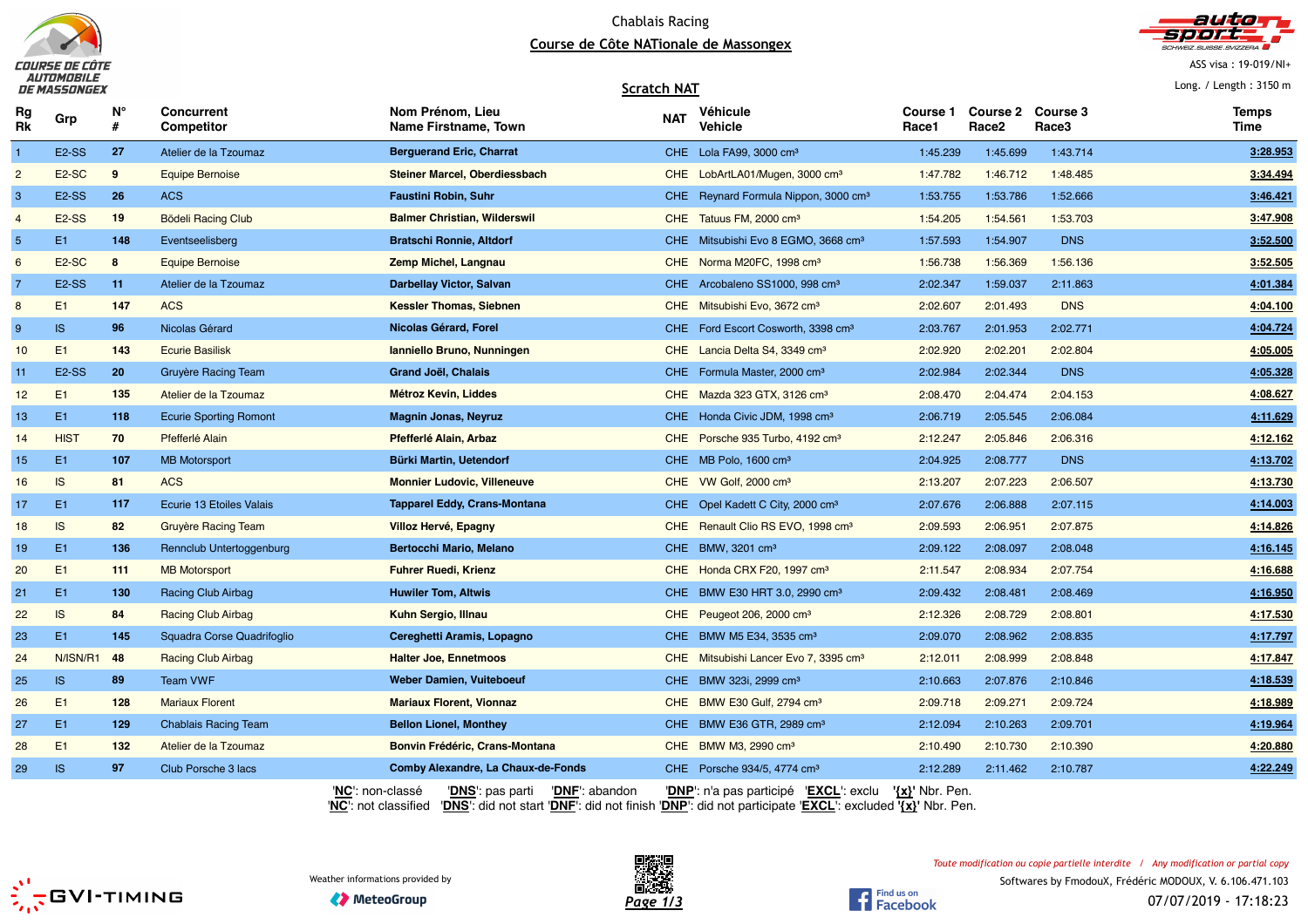



ASS visa : 19-019/NI+

Long. / Length : 3150 m

#### **Scratch NAT**

| Rg<br>Rk | Grp            | N°  | <b>Concurrent</b><br>Competitor  | Nom Prénom, Lieu<br>Name Firstname, Town              | <b>NAT</b> | Véhicule<br>Vehicle                             | Course 1<br>Race1   | <b>Course 2</b><br>Race <sub>2</sub> | Course 3<br>Race3 | <b>Temps</b><br>Time |
|----------|----------------|-----|----------------------------------|-------------------------------------------------------|------------|-------------------------------------------------|---------------------|--------------------------------------|-------------------|----------------------|
| 30       | E <sub>1</sub> | 131 | Ecurie des Lions                 | Petit Ronan, St-Légier                                |            | CHE BMW M3 Compact, 2990 cm <sup>3</sup>        | 2:12.753            | 2:11.962                             | 2:11.851          | 4:23.813             |
| 31       | IS.            | 76  | <b>Team VWF</b>                  | <b>Oulevay Christophe, Chavornay</b>                  |            | CHE VW Scirocco, 1600 cm <sup>3</sup>           | 2:17.430            | 2:12.625                             | 2:11.794          | 4:24.419             |
| 32       | <b>E2-SS</b>   | 16  | <b>Chablais Racing Team</b>      | <b>Berguerand Louis, Charrat</b>                      |            | CHE Tatuus, 2000 cm <sup>3</sup>                | 2:12.081            | 2:12.515                             | 2:15.181          | 4:24.596             |
| 33       | E <sub>1</sub> | 106 | <b>ACS</b>                       | Jeanneret Olivier, Ecoteaux                           |            | CHE VW Golf, 1598 cm <sup>3</sup>               | 2:13.698            | 2:12.384                             | 2:12.893          | 4:25.277             |
| 34       | <b>GT</b>      | 60  | <b>SHRT</b>                      | <b>Bührer Nicolas, Bienne</b>                         |            | CHE Porsche 911 GT3, 3598 cm <sup>3</sup>       | 2:19.904            | 2:13.994                             | 2:13.927          | 4:27.921             |
| 35       | E1             | 125 | Ecurie des Lions                 | Nicole Benjamin, St-Martin                            |            | CHE BMW 2002 ti, 2301 cm <sup>3</sup>           | 2:14.307            | 2:14.162                             | 2:14.301          | 4:28.463             |
| 36       | A/ISA/R2/ 50   |     | Gruyère Racing Team              | <b>Bracelli Yves, Veytaux</b>                         |            | CHE Peugeot 106 GTI, 1587 cm <sup>3</sup>       | 2:21.640            | 2:16.481                             | 2:15.758          | 4:32.239             |
| 37       | E1             | 104 | <b>Savoy Roger</b>               | <b>Savoy Roger, Attalens</b>                          |            | CHE Suzuki Swift RS, 1594 cm <sup>3</sup>       | 2:17.922            | 2:15.837                             | 2:16.627          | 4:32.464             |
| 38       | E <sub>1</sub> | 140 | Jaquemet Stéphane                | Jaquemet Stéphane, St-Cierges                         |            | CHE Seat Supercopa MK2, 3372 cm <sup>3</sup>    | 2:17.907            | 2:17.090                             | 2:15.888          | 4:32.978             |
| 39       | E1             | 113 | <b>Bitto Giuseppe</b>            | <b>Bitto Giuseppe, Le Mont</b>                        |            | CHE Renault Clio RS Cup, 1998 cm <sup>3</sup>   | 2:20.463            | 2:18.258                             | 2:16.669          | 4:34.927             |
| 40       | E <sub>1</sub> | 114 | Ecurie du Nord                   | <b>Bombardier Alain, Orbe</b>                         |            | CHE Renault Clio 3 Cup, 1998 cm <sup>3</sup>    | 2:19.736            | 2:18.220                             | 2:16.819          | 4:35.039             |
| 41       | E1             | 146 | <b>MB Motorsport</b>             | Mürner Pierre, Reichenbach                            |            | CHE Porsche GT3 Cup, 3800 cm <sup>3</sup>       | 2:18.164            | 2:17.098                             | <b>DNS</b>        | 4:35.262             |
| 42       | IS             | 95  | Atelier de la Tzoumaz            | <b>Métroz Alex, Orsières</b>                          |            | CHE Ford Sierra Cosworth, 3390 cm <sup>3</sup>  | 2:17.338            | 2:23.073                             | 2:18.105          | 4:35.443             |
| 43       | A/ISA/R2/      | 54  | Atelier de la Tzoumaz            | <b>Métral Laurent, Bramois</b>                        | CHE.       | Ford Escort Cosworth WRC, 3394 cm <sup>3</sup>  | 2:18.664            | 2:17.036                             | 2:25.387          | 4:35.700             |
| 44       | IS             | 88  | <b>Pillonel Yann</b>             | <b>Pillonel Yann, Grimisuat</b>                       |            | CHE BMW 325i, 2494 cm <sup>3</sup>              | 2:23.681            | 2:17.367                             | 2:18.374          | 4:35.741             |
| 45       | E1             | 142 | <b>Racing Club Airbag</b>        | Muhr Bernhard, Rüeggisberg                            |            | CHE Toyota Celica, 3435 cm <sup>3</sup>         | 2:19.096            | 2:18.163                             | 2:18.893          | 4:37.056             |
| 46       | <b>IS</b>      | 80  | Sägesser Motorsport              | Meier Gilbert, Rudolfstetten                          |            | CHE Honda Integra GIS, 1800 cm <sup>3</sup>     | 2:21.102            | 2:17.314                             | 2:19.998          | 4:37.312             |
| 47       | E1             | 102 | <b>Bödeli Racing Club</b>        | Mühlemann Roger, Wilderswil                           |            | CHE Citroën Saxo VTS, 1587 cm <sup>3</sup>      | 2:18.606            | 2:19.258                             | <b>DNS</b>        | 4:37.864             |
| 48       | E <sub>1</sub> | 139 | Jaquemet Alain                   | Jaquemet Alain, Ferlens                               |            | CHE Seat Leon, 3372 cm <sup>3</sup>             | 2:20.299            | 2:20.617                             | 2:18.623          | 4:38.922             |
| 49       | E1             | 127 | <b>Racing Club Airbag</b>        | Leupi Mario, Emmenbrücke                              |            | CHE BMW 328i, 2790 cm <sup>3</sup>              | 2:20.298            | 2:20.397                             | 2:19.326          | 4:39.624             |
| 50       | E1             | 138 | <b>Team Trajectoire</b>          | <b>Fernandes Ricardo, Morges</b>                      |            | CHE BMW M3, 3201 cm <sup>3</sup>                | 2:23.174            | 2:20.730                             | 2:20.595          | 4:41.325             |
| 51       | N/ISN/R1       | 47  | <b>Savary Vincent</b>            | Savary Vincent, Bagnols sur Cèze                      |            | FRA BMW M3 E36, 3201 cm <sup>3</sup>            | 2:26.159            | 2:22.227                             | 2:21.140          | 4:43.367             |
| 52       | <b>HIST</b>    | 65  | <b>Ecurie Sporting Romont</b>    | <b>Baeriswyl Heribert, Tafers</b>                     |            | CHE Alpine Renault A310/4, 1860 cm <sup>3</sup> | 2:24.107            | 2:21.009                             | 2:22.496          | 4:43.505             |
| 53       | SuperS         | 31  | <b>MB Motorsport</b>             | Fankhauser Nicola, Latterbach                         |            | CHE Honda Civic Type R, 1998 cm <sup>3</sup>    | 2:24.345            | 2:21.907                             | 2:23.469          | 4:45.376             |
| 54       | E <sub>1</sub> | 103 | <b>MB Motorsport</b>             | Grünig Stefan, Höfen                                  |            | CHE Citroën Saxo, 1587 cm <sup>3</sup>          | 2:25.831            | 2:24.883                             | 2:22.216          | 4:47.099             |
| 55       | E1             | 110 | <b>Chablais Racing Team</b>      | <b>Maillard Stive, Choëx</b>                          | CHE        | Toyota Corolla AE86 R, 1997 cm <sup>3</sup>     | 2:24.431            | 2:24.138                             | 2:24.274          | 4:48.412             |
| 56       | E <sub>1</sub> | 115 | Ecurie du Nord                   | <b>Randin Michel, Mervelier</b>                       |            | CHE Renault Clio Cup, 1998 cm <sup>3</sup>      | <b>DNF</b>          | 2:24.263                             | 2:24.801          | 4:49.064             |
| 57       | <b>SSC</b>     | 41  | <b>Equipe Bernoise</b>           | <b>Kargl Benedikt, Triengen</b>                       |            | CHE Ford CNG-Technik, 3844 cm <sup>3</sup>      | 2:28.507            | 2:25.215                             | 2:27.376          | 4:52.591             |
| 58       | E <sub>1</sub> | 100 | IG MotorsportTeam ZentralSchweiz | Noser Roger, Kirchleerau                              |            | CHE VW Polo RNP, 1390 cm <sup>3</sup>           | 2:26.351            | 2:28.786                             | 2:26.488          | 4:52.839             |
|          |                |     | 'NC': non-classé<br>1.121        | 'DNS': pas parti<br>'DNE': abandon<br>10.4101<br>---- | ----       | 'DNP': n'a pas participé 'EXCL': exclu          | $\{x\}$ ' Nbr. Pen. |                                      |                   |                      |







Find us on<br>Facebook

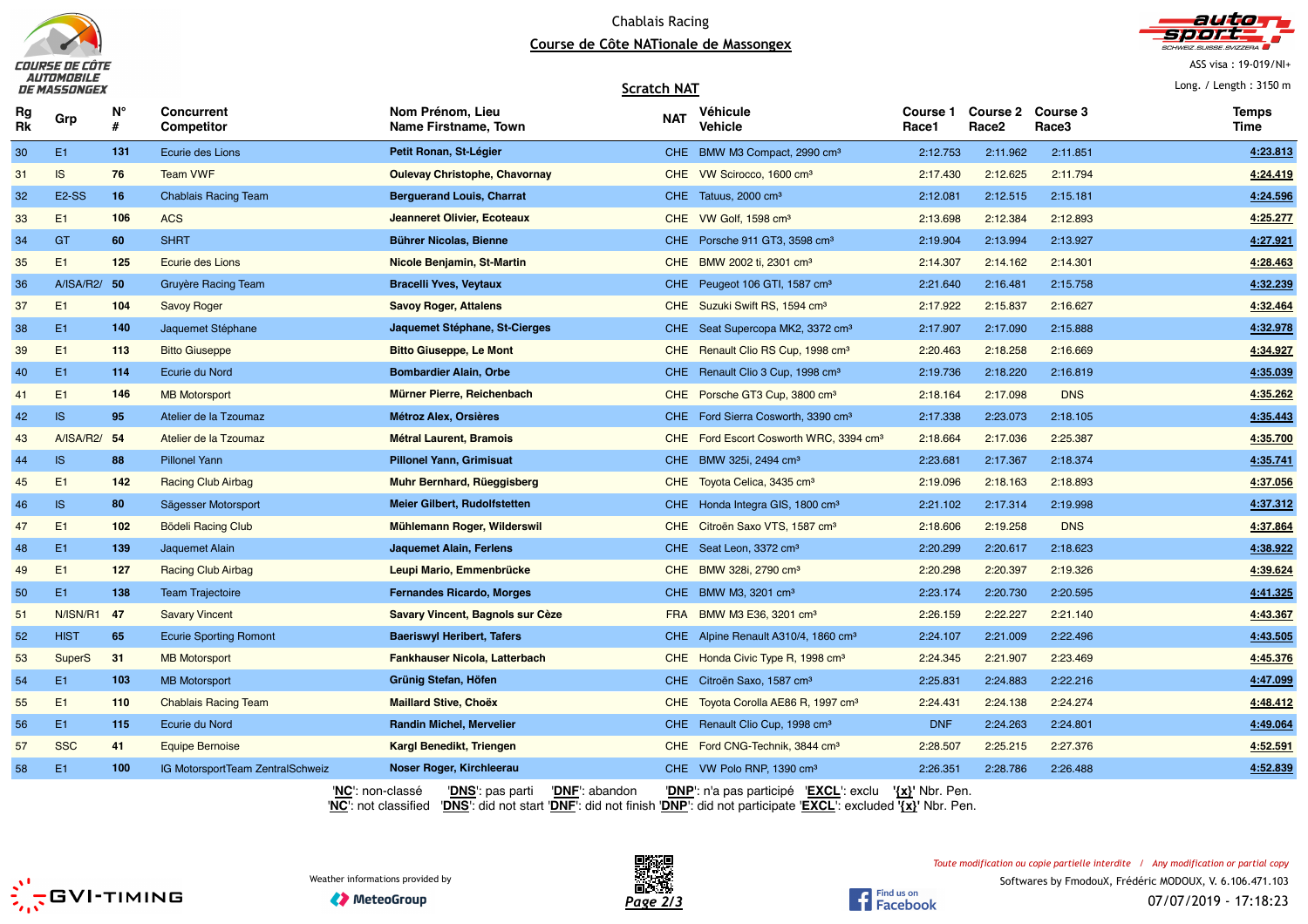



ASS visa : 19-019/NI+

Long. / Length : 3150 m

|          | ___________<br>DE MASSONGEX |              |                                 |                                          | <b>Scratch NAT</b> |                                               |                     |                          |                          | Long. / Length: $3150$ m        |
|----------|-----------------------------|--------------|---------------------------------|------------------------------------------|--------------------|-----------------------------------------------|---------------------|--------------------------|--------------------------|---------------------------------|
| Rg<br>Rk | Grp                         | N°           | <b>Concurrent</b><br>Competitor | Nom Prénom, Lieu<br>Name Firstname, Town | <b>NAT</b>         | Véhicule<br><b>Vehicle</b>                    | Course 1<br>Race1   | <b>Course 2</b><br>Race2 | <b>Course 3</b><br>Race3 | <b>Temps</b><br>Time            |
| 59       | <b>SuperS</b>               | 35           | Kilchenmann Ivan                | Kilchenmann Ivan, Sonceboz               |                    | CHE Ford Fiesta ST, 2713 cm <sup>3</sup>      | 2:35.112            | 2:28.325                 | 2:27.881                 | 4:56.206                        |
| 60       | <b>HIST</b>                 | 66           | <b>Ecurie Performance</b>       | <b>Moinat Nicolas, Grancy</b>            |                    | CHE Opel Kadett GT/E, 1995 cm <sup>3</sup>    | 2:33.732            | 2:29.405                 | 2:29.371                 | 4:58.776                        |
| 61       | E <sub>1</sub>              | 105          | <b>MB Motorsport</b>            | Gfeller Heinz, Noflen                    |                    | CHE Ford Fiesta ST, 1596 cm <sup>3</sup>      | 2:33.760            | 2:31.542                 | 2:28.884                 | 5:00.426                        |
| 62       | E <sub>1</sub>              | 112          | Ecurie des Lions                | <b>Fragnière Fréd, Remaufens</b>         |                    | CHE Renault Clio 16V, 1998 cm <sup>3</sup>    | 2:32.357            | 2:32.773                 | 2:32.782                 | 5:05.130                        |
| 63       | <b>SSC</b>                  | 40           | Rennclub Untertoggenburg        | Kuhn Oski, Zürich                        |                    | CHE Peugeot 308 GTI, 2717 cm <sup>3</sup>     | 2:40.241            | 2:36.458                 | 2:35.053                 | 5:11.511                        |
| 64       | <b>SuperS</b>               | 36           | <b>ACS</b>                      | Hungerbühler Thomas, Winterthur          |                    | CHE Opel Astra Coupé, 3397 cm <sup>3</sup>    | 2:43.314            | 2:37.974                 | 2:36.534                 | 5:14.508                        |
| 65       | E <sub>1</sub>              | 101          | <b>ACS</b>                      | Raemy Ole, Brünsiried                    |                    | CHE Lada 2101, 1598 cm <sup>3</sup>           | 2:39.331            | 2:37.693                 | <b>DNS</b>               | 5:17.024                        |
| 66       | SuperS                      | 30           | <b>Kilchenmann Alphonse</b>     | Kilchenmann Alphonse, Sonceboz           |                    | CHE Peugeot 106 1.6 16V, 1587 cm <sup>3</sup> | 2:45.348            | 2:42.042                 | 2:40.080                 | 5:22.122                        |
| 67       | N/ISN/R1 45                 |              | <b>Chablais Racing Team</b>     | Dauphin Audrey, Lavey-Village            |                    | CHE Renault Twingo, 1598 cm <sup>3</sup>      | 2:45.669            | 2:43.714                 | 2:41.545                 | 5:25.259                        |
|          | <b>CN</b>                   | $\mathbf{3}$ | Ecurie 13 Etoiles Valais        | <b>Bovier Jean-Pierre, Vex</b>           |                    | CHE Osella BMW, 3000 cm <sup>3</sup>          | <b>DNF</b>          | <b>DNS</b>               | <b>DNS</b>               | $\sim$                          |
|          | <b>IS</b>                   | 87           | Atelier de la Tzoumaz           | <b>Santos Ted, Vuiteboeuf</b>            |                    | CHE Seat Ibiza, 2040 cm <sup>3</sup>          | 2:16.824            | <b>DNF</b>               | <b>DNS</b>               | $\frac{1}{2}$ and $\frac{1}{2}$ |
|          | E1                          | 116          | Coquoz Sébastien                | Coquoz Sébastien, Muraz                  |                    | CHE Opel Kadett, 1998 cm <sup>3</sup>         | <b>DNP</b>          | <b>DNP</b>               | <b>DNP</b>               | $\frac{1}{2}$                   |
|          |                             |              |                                 | 'NC': non-classé<br>'DNS': pas parti     | 'DNF': abandon     | 'DNP': n'a pas participé 'EXCL': exclu        | $\{x\}$ ' Nbr. Pen. |                          |                          |                                 |

'**NC**': not classified '**DNS**': did not start '**DNF**': did not finish '**DNP**': did not participate '**EXCL**': excluded **'{x}'** Nbr. Pen.

**DC : C. Moulin : \_\_\_\_\_\_\_\_\_\_\_\_\_\_\_ Jury : R. Piquerez : \_\_\_\_\_\_\_\_\_\_\_\_\_\_\_ Chrono : F.Modoux : \_\_\_\_\_\_\_\_\_\_\_\_\_\_\_**





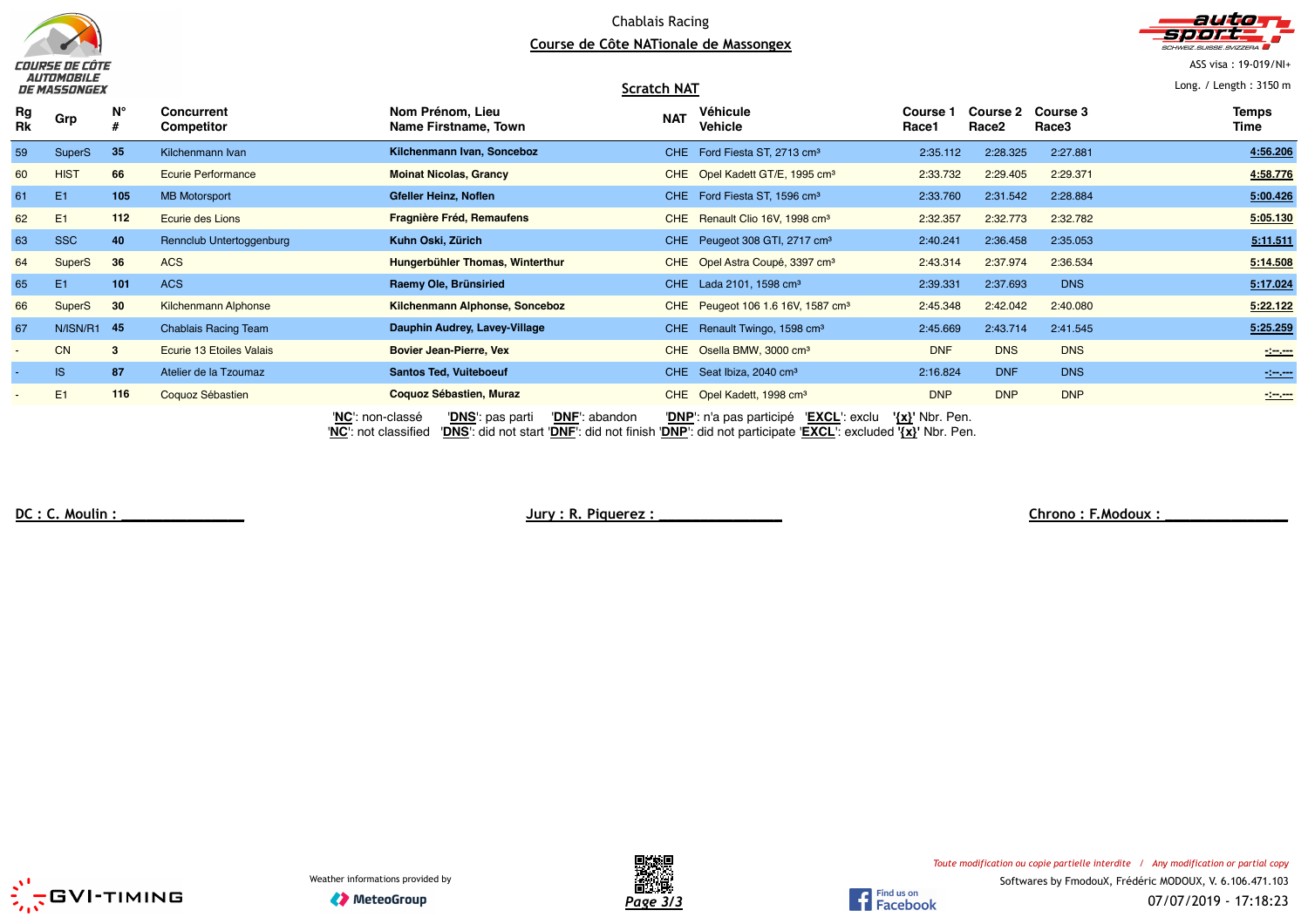|                | COURSE DE CÔTE                    |                                                              |                                                                         |                | <b>Chablais Racing</b><br>Course de Côte NATionale de Massongex                                                                                     |                      |                      |                      |                      | <b>CHWEIZ SUISSE SVIZZERA</b> | ASS visa: 19-019/NI+   |
|----------------|-----------------------------------|--------------------------------------------------------------|-------------------------------------------------------------------------|----------------|-----------------------------------------------------------------------------------------------------------------------------------------------------|----------------------|----------------------|----------------------|----------------------|-------------------------------|------------------------|
|                | <i>AUTOMOBILE</i><br>DE MASSONGEX |                                                              |                                                                         |                | <b>Essais NAT</b>                                                                                                                                   |                      |                      |                      |                      |                               | Long. / Length: 3150 m |
| Rg<br>Rk       | $N^{\circ}$<br>#                  | <b>Concurrent</b><br><b>Competitor</b>                       | Nom Prénom, Lieu<br><b>Name Firstname, Town</b>                         | <b>NAT</b>     | Véhicule<br><b>Vehicle</b>                                                                                                                          | Essai 1<br>Training1 | Essai 2<br>Training2 | Essai 3<br>Training3 | Essai 4<br>Training4 | Essai 5<br>Training5          | <b>Temps</b><br>Time   |
|                |                                   | Catégorie / Category : SuperSérie 0 -> 2000 cm <sup>3</sup>  |                                                                         |                |                                                                                                                                                     |                      |                      |                      |                      |                               |                        |
|                | 31                                | <b>MB Motorsport</b>                                         | Nicola Fankhauser, Latterbach                                           |                | CHE Honda Civic Type R, 1998 cm <sup>3</sup>                                                                                                        | 2:25.959             | 2:23.251             | 2:25.560             | 2:33.070             | 2:58.237                      | 2:23.251               |
| $\overline{2}$ | 30                                | <b>Kilchenmann Alphonse</b>                                  | Alphonse Kilchenmann, Sonceboz                                          |                | CHE Peugeot 106 1.6 16V, 1587 cm <sup>3</sup>                                                                                                       | 2:45.777             | 2:45.170             | 2:52.471             | 2:53.695             | 3:30.423                      | 2:45.170               |
|                |                                   | Catégorie / Category : SuperSérie + 2000 cm <sup>3</sup>     |                                                                         |                |                                                                                                                                                     |                      |                      |                      |                      |                               |                        |
|                | 35                                | Kilchenmann Ivan                                             | Ivan Kilchenmann, Sonceboz                                              |                | CHE Ford Fiesta ST, 2713 cm <sup>3</sup>                                                                                                            | 2:37.043             | 2:34.825             | 2:37.037             | 2:43.392             | 3:08.996                      | 2:34.825               |
| 2              | 36                                | <b>ACS</b>                                                   | Thomas Hungerbühler, Winterthur                                         |                | CHE Opel Astra Coupé, 3397 cm <sup>3</sup>                                                                                                          | 2:42.860             | 2:40.929             | 2:54.431             | <b>DNS</b>           | <b>DNS</b>                    | 2:40.929               |
|                |                                   |                                                              | Catégorie / Category : SuperSérie Compétition 0 -> 4000 cm <sup>3</sup> |                |                                                                                                                                                     |                      |                      |                      |                      |                               |                        |
|                | 41                                | <b>Equipe Bernoise</b>                                       | <b>Benedikt Kargl, Triengen</b>                                         |                | CHE Ford CNG-Technik, 3844 cm <sup>3</sup>                                                                                                          | 2:31.201             | 2:27.856             | 2:29.385             | <b>DNS</b>           | 3:03.327                      | 2:27.856               |
| $\overline{2}$ | 40                                | Rennclub Untertoggenburg                                     | Oski Kuhn, Zürich                                                       |                | CHE Peugeot 308 GTI, 2717 cm <sup>3</sup>                                                                                                           | 2:43.762             | 2:40.475             | 2:43.905             | 2:43.495             | 3:09.361                      | 2:40.475               |
|                |                                   | Catégorie / Category :                                       | N/ISN/R1 $0 \rightarrow 1600 \text{ cm}^3$                              |                |                                                                                                                                                     |                      |                      |                      |                      |                               |                        |
|                | 45                                | <b>Chablais Racing Team</b>                                  | <b>Audrey Dauphin, Lavey-Village</b>                                    |                | CHE Renault Twingo, 1598 cm <sup>3</sup>                                                                                                            | 2:46.957             | 2:44.704             | 2:53.638             | 2:53.337             | <b>DNS</b>                    | 2:44.704               |
|                |                                   | N/ISN/R1<br>Catégorie / Category :                           | $+1600$ cm <sup>3</sup>                                                 |                |                                                                                                                                                     |                      |                      |                      |                      |                               |                        |
|                | 48                                | <b>Racing Club Airbag</b>                                    | Joe Halter, Ennetmoos                                                   |                | CHE Mitsubishi Lancer Evo 7, 3395 cm <sup>3</sup>                                                                                                   | 2:13.038             | 2:10.978             | 2:14.659             | 2:24.102             | <b>DNS</b>                    | 2:10.978               |
| 2              | 47                                | <b>Savary Vincent</b>                                        | Vincent Savary, Bagnols sur Cèze                                        | <b>FRA</b>     | BMW M3 E36, 3201 cm <sup>3</sup>                                                                                                                    | 2:30.700             | 2:30.648             | 2:33.868             | 2:40.447             | 2:46.919                      | 2:30.648               |
|                |                                   | Catégorie / Category : A/ISA/R2/R3 0 -> 1600 cm <sup>3</sup> |                                                                         |                |                                                                                                                                                     |                      |                      |                      |                      |                               |                        |
|                | 50                                | Gruyère Racing Team                                          | <b>Yves Bracelli, Veytaux</b>                                           |                | CHE Peugeot 106 GTI, 1587 cm <sup>3</sup>                                                                                                           | 2:23.665             | 2:19.941             | 2:30.347             | 2:53.304             | 2:31.446                      | 2:19.941               |
|                |                                   | Catégorie / Category : A/ISA/R2/R3 + 1600 cm <sup>3</sup>    |                                                                         |                |                                                                                                                                                     |                      |                      |                      |                      |                               |                        |
|                | 54                                | Atelier de la Tzoumaz                                        | <b>Laurent Métral, Bramois</b>                                          |                | CHE Ford Escort Cosworth WRC, 3394 cm <sup>3</sup>                                                                                                  | 2:22.922             | 2:20.615             | 2:31.786             | 2:21.873             | 2:28.093                      | 2:20.615               |
|                |                                   |                                                              | 'NC': non-classé<br>' <b>DNS</b> ': pas parti<br>'NC': not classified   | 'DNF': abandon | 'DNP': n'a pas participé<br>'EXCL': exclu<br>'DNS': did not start 'DNF': did not finish 'DNP': did not participate 'EXCL': excluded '{x}' Nbr. Pen. |                      | $\{x\}$ ' Nbr. Pen.  |                      |                      |                               |                        |



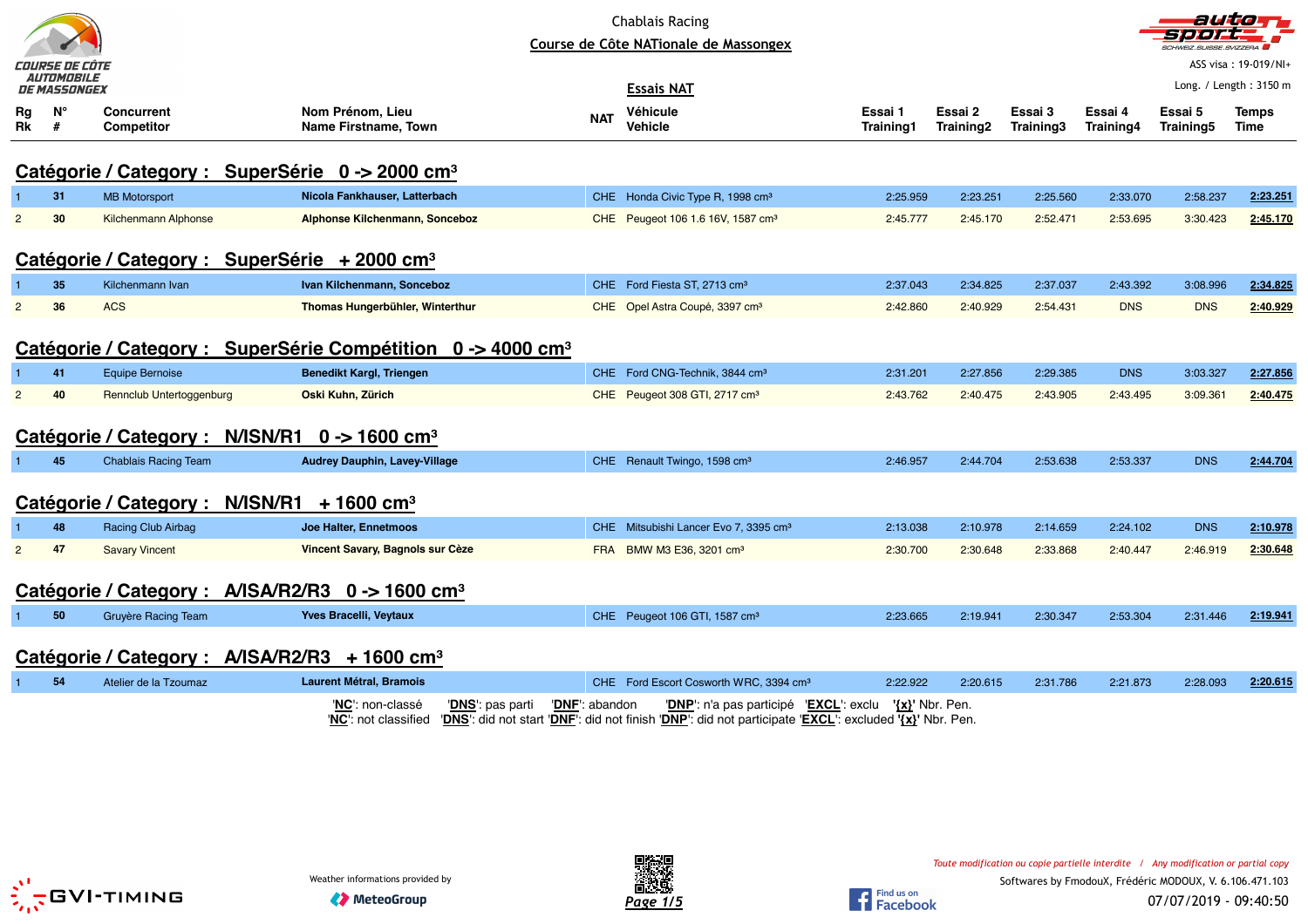|                | COURSE DE CÔTE<br><b>AUTOMOBILE</b> |                                   |                                                                                                                                                                                    |                         | <b>Chablais Racing</b><br>Course de Côte NATionale de Massongex |                      |                      |                      |                      | sterer e<br><b>SCHWEIZ.SUISSE.SVIZZERA</b> | autor-<br>ASS visa: 19-019/NI+ |
|----------------|-------------------------------------|-----------------------------------|------------------------------------------------------------------------------------------------------------------------------------------------------------------------------------|-------------------------|-----------------------------------------------------------------|----------------------|----------------------|----------------------|----------------------|--------------------------------------------|--------------------------------|
|                | <i>DE MASSONGEX</i>                 |                                   |                                                                                                                                                                                    |                         | <b>Essais NAT</b>                                               |                      |                      |                      |                      |                                            | Long. / Length: $3150$ m       |
| Rg<br>Rk       | Ν°<br>#                             | <b>Concurrent</b><br>Competitor   | Nom Prénom, Lieu<br>Name Firstname, Town                                                                                                                                           | NAT                     | Véhicule<br>Vehicle                                             | Essai 1<br>Training1 | Essai 2<br>Training2 | Essai 3<br>Training3 | Essai 4<br>Training4 | Essai 5<br>Training5                       | Temps<br>Time                  |
|                |                                     |                                   | Catégorie / Category : Grand Tourisme 0 -> 4000 cm <sup>3</sup>                                                                                                                    |                         |                                                                 |                      |                      |                      |                      |                                            |                                |
|                | 60                                  | <b>SHRT</b>                       | Nicolas Bührer, Bienne                                                                                                                                                             |                         | CHE Porsche 911 GT3, 3598 cm <sup>3</sup>                       | 2:21.552             | 2:16.633             | <b>DNS</b>           | <b>DNS</b>           | <b>DNS</b>                                 | 2:16.633                       |
|                |                                     |                                   | Catégorie / Category : Historic $0 \rightarrow 2000$ cm <sup>3</sup>                                                                                                               |                         |                                                                 |                      |                      |                      |                      |                                            |                                |
|                | 65                                  | <b>Ecurie Sporting Romont</b>     | <b>Heribert Baeriswyl, Tafers</b>                                                                                                                                                  |                         | CHE Alpine Renault A310/4, 1860 cm <sup>3</sup>                 | 2:29.878             | 2:26.878             | 2:27.376             | 2:30.189             | 2:34.815                                   | 2:26.878                       |
| $\overline{2}$ | 66                                  | <b>Ecurie Performance</b>         | <b>Nicolas Moinat, Grancy</b>                                                                                                                                                      |                         | CHE Opel Kadett GT/E, 1995 cm <sup>3</sup>                      | 2:55.236             | 2:40.091             | 2:46.847             | 2:47.352             | 3:03.285                                   | 2:40.091                       |
|                |                                     | Catégorie / Category :            | Historic $+2000$ cm <sup>3</sup>                                                                                                                                                   |                         |                                                                 |                      |                      |                      |                      |                                            |                                |
|                | 70                                  | Pfefferlé Alain                   | Alain Pfefferlé, Arbaz                                                                                                                                                             |                         | CHE Porsche 935 Turbo, 4192 cm <sup>3</sup>                     | 2:17.465             | 2:09.243             | <b>DNS</b>           | <b>DNS</b>           | <b>DNS</b>                                 | 2:09.243                       |
|                |                                     |                                   | Catégorie / Category : InterSwiss $0 \rightarrow 1600$ cm <sup>3</sup>                                                                                                             |                         |                                                                 |                      |                      |                      |                      |                                            |                                |
| 1.             | 76                                  | Team VWF                          | <b>Christophe Oulevay, Chavornay</b>                                                                                                                                               |                         | CHE VW Scirocco, 1600 cm <sup>3</sup>                           | 2:30.642             | 2:17.222             | 2:24.659             | 2:34.784             | 2:40.578                                   | 2:17.222                       |
|                |                                     |                                   | Catégorie / Category : InterSwiss 1601 -> 2000 cm <sup>3</sup>                                                                                                                     |                         |                                                                 |                      |                      |                      |                      |                                            |                                |
|                | 81                                  | <b>ACS</b>                        | <b>Ludovic Monnier, Villeneuve</b>                                                                                                                                                 |                         | CHE VW Golf, 2000 cm <sup>3</sup>                               | 2:13.869             | 2:10.858             | 2:22.752             | <b>DNS</b>           | <b>DNS</b>                                 | 2:10.858                       |
| $\mathbf{2}$   | 82                                  | <b>Gruyère Racing Team</b>        | Hervé Villoz, Epagny                                                                                                                                                               |                         | CHE Renault Clio RS EVO, 1998 cm <sup>3</sup>                   | 2:14.585             | 2:13.148             | 2:15.803             | 2:24.253             | <b>DNS</b>                                 | 2:13.148                       |
| 3              | 84                                  | <b>Racing Club Airbag</b>         | Sergio Kuhn, Illnau                                                                                                                                                                |                         | CHE Peugeot 206, 2000 cm <sup>3</sup>                           | 2:16.358             | 2:15.641             | 2:17.175             | 2:37.011             | 2:26.247                                   | 2:15.641                       |
| $\overline{4}$ | 80                                  | Sägesser Motorsport               | <b>Gilbert Meier, Rudolfstetten</b>                                                                                                                                                |                         | CHE Honda Integra GIS, 1800 cm <sup>3</sup>                     | 2:26.807             | 2:23.908             | 2:29.134             | 2:35.939             | 2:42.381                                   | 2:23.908                       |
|                |                                     | Catégorie / Category : InterSwiss | 2001 -> 3000 cm <sup>3</sup>                                                                                                                                                       |                         |                                                                 |                      |                      |                      |                      |                                            |                                |
|                | 89                                  | <b>Team VWF</b>                   | Damien Weber, Vuiteboeuf                                                                                                                                                           |                         | CHE BMW 323i, 2999 cm <sup>3</sup>                              | 2:16.686             | 2:11.637             | 2:15.910             | 2:25.256             | <b>DNS</b>                                 | 2:11.637                       |
| $\overline{2}$ | 87                                  | Atelier de la Tzoumaz             | <b>Ted Santos, Vuiteboeuf</b>                                                                                                                                                      |                         | CHE Seat Ibiza, 2040 cm <sup>3</sup>                            | 2:19.633             | 2:17.387             | 2:20.281             | 2:26.601             | 2:30.623                                   | 2:17.387                       |
| $\mathbf{3}$   | 88                                  | <b>Pillonel Yann</b>              | Yann Pillonel, Grimisuat                                                                                                                                                           |                         | CHE BMW 325i, 2494 cm <sup>3</sup>                              | 2:26.427             | 2:20.662             | <b>DNS</b>           | <b>DNS</b>           | 2:49.514                                   | 2:20.662                       |
|                |                                     |                                   | Catégorie / Category : InterSwiss + 3000 cm <sup>3</sup>                                                                                                                           |                         |                                                                 |                      |                      |                      |                      |                                            |                                |
| -1             | 96                                  | Nicolas Gérard                    | Gérard Nicolas, Forel                                                                                                                                                              |                         | CHE Ford Escort Cosworth, 3398 cm <sup>3</sup>                  | 2:04.463             | 2:04.682             | 2:07.659             | <b>DNS</b>           | 2:19.347                                   | 2:04.463                       |
| $\overline{c}$ | 97                                  | Club Porsche 3 lacs               | Alexandre Comby, La Chaux-de-Fonds                                                                                                                                                 |                         | CHE Porsche 934/5, 4774 cm <sup>3</sup>                         | 2:17.047             | 2:14.226             | 2:15.628             | <b>DNS</b>           | 2:33.695                                   | 2:14.226                       |
| $\mathbf{3}$   | 95                                  | Atelier de la Tzoumaz             | Alex Métroz, Orsières                                                                                                                                                              |                         | CHE Ford Sierra Cosworth, 3390 cm <sup>3</sup>                  | 2:20.934             | 2:28.650             | 2:20.713             | 2:25.799             | 2:45.923                                   | 2:20.713                       |
|                |                                     |                                   | 'NC': non-classé<br>' <mark>DNS</mark> ': pas parti<br>"NC': not classified "DNS': did not start "DNF": did not finish "DNP": did not participate "EXCL": excluded '{x}' Nbr. Pen. | ' <b>DNF</b> ': abandon | "DNP": n'a pas participé "EXCL": exclu '{x}' Nbr. Pen.          |                      |                      |                      |                      |                                            |                                |



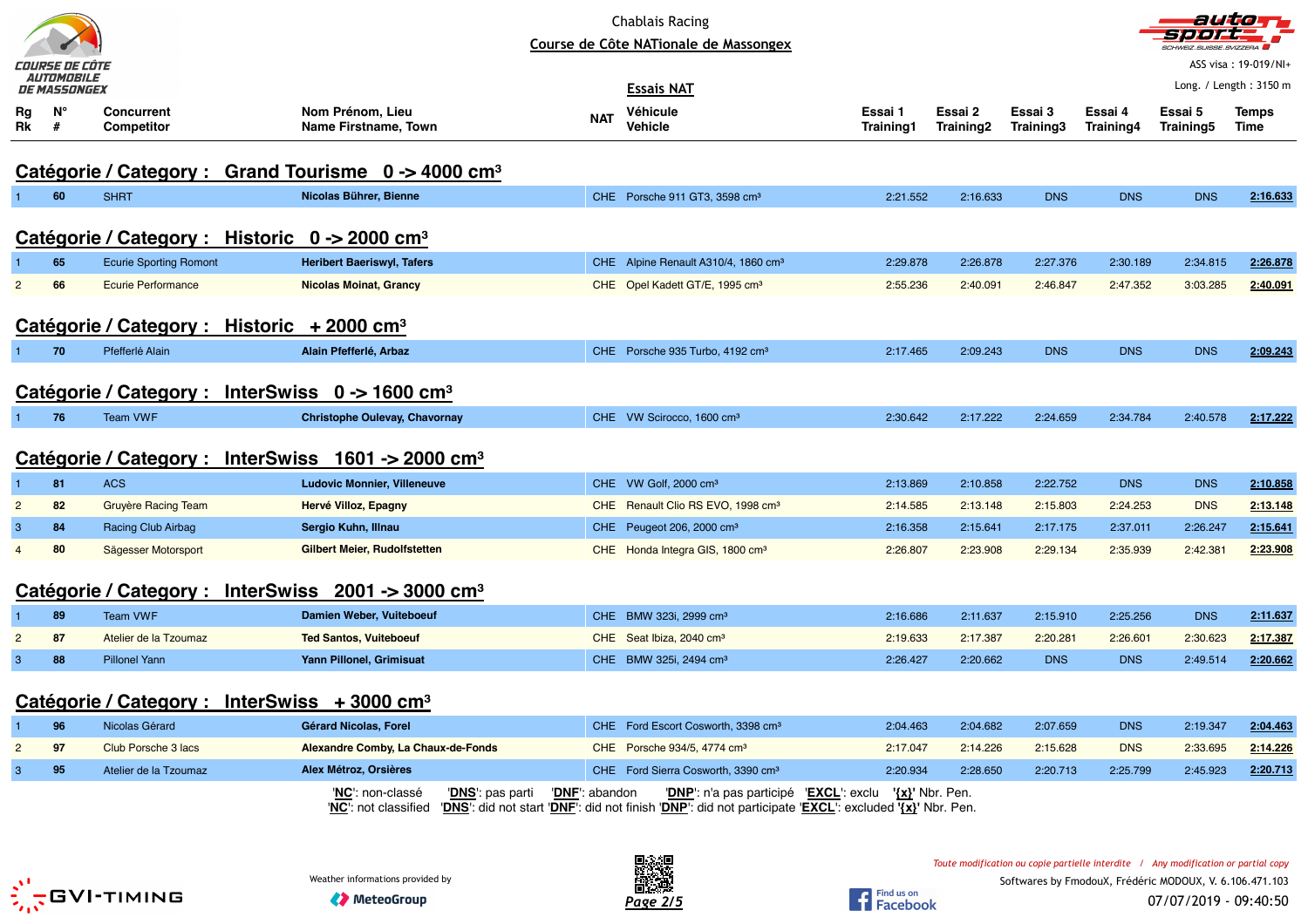



ASS visa : 19-019/NI+

|                 | COURSE DE COTE<br><b>AUTOMOBILE</b><br><b>DE MASSONGEX</b> |                                                                   |                                          |            | <b>Essais NAT</b>                               |                      |                      |                      |                      |                      | ASS VISA : 19-019/NI+<br>Long. / Length: 3150 m |
|-----------------|------------------------------------------------------------|-------------------------------------------------------------------|------------------------------------------|------------|-------------------------------------------------|----------------------|----------------------|----------------------|----------------------|----------------------|-------------------------------------------------|
| Rg<br>Rk        | $N^{\circ}$<br>#                                           | <b>Concurrent</b><br><b>Competitor</b>                            | Nom Prénom. Lieu<br>Name Firstname, Town | <b>NAT</b> | Véhicule<br><b>Vehicle</b>                      | Essai 1<br>Training1 | Essai 2<br>Training2 | Essai 3<br>Training3 | Essai 4<br>Training4 | Essai 5<br>Training5 | <b>Temps</b><br><b>Time</b>                     |
|                 |                                                            | Catégorie / Category : $E1 \quad 0 \rightarrow 1600 \text{ cm}^3$ |                                          |            |                                                 |                      |                      |                      |                      |                      |                                                 |
|                 | 107                                                        | <b>MB Motorsport</b>                                              | Martin Bürki, Uetendorf                  |            | CHE MB Polo, 1600 cm <sup>3</sup>               | 2:12.445             | 2:05.667             | <b>DNS</b>           | <b>DNS</b>           | 2:17.890             | 2:05.667                                        |
| $\overline{c}$  | 106                                                        | <b>ACS</b>                                                        | <b>Olivier Jeanneret, Ecoteaux</b>       |            | CHE VW Golf, 1598 cm <sup>3</sup>               | 2:16.872             | 2:14.865             | 2:14.716             | 2:18.622             | <b>DNS</b>           | 2:14.716                                        |
| $\mathbf{3}$    | 104                                                        | Savoy Roger                                                       | <b>Roger Savoy, Attalens</b>             |            | CHE Suzuki Swift RS, 1594 cm <sup>3</sup>       | 2:23.837             | 2:20.864             | 2:18.891             | 2:23.631             | 2:39.324             | 2:18.891                                        |
| 4               | 102                                                        | <b>Bödeli Racing Club</b>                                         | Roger Mühlemann, Wilderswil              |            | CHE Citroën Saxo VTS, 1587 cm <sup>3</sup>      | 2:28.166             | 2:21.915             | 2:30.015             | <b>DNS</b>           | 2:47.090             | 2:21.915                                        |
| $5\overline{5}$ | 103                                                        | <b>MB Motorsport</b>                                              | Stefan Grünig, Höfen                     |            | CHE Citroën Saxo, 1587 cm <sup>3</sup>          | 2:36.998             | 2:26.973             | 2:27.729             | 2:33.634             | <b>DNS</b>           | 2:26.973                                        |
| 6               | 100                                                        | IG MotorsportTeam ZentralSchweiz                                  | Roger Noser, Kirchleerau                 |            | CHE VW Polo RNP, 1390 cm <sup>3</sup>           | 2:31.678             | 2:30.331             | 2:30.967             | 2:31.170             | 2:47.662             | 2:30.331                                        |
| 7               | 105                                                        | <b>MB Motorsport</b>                                              | Heinz Gfeller, Noflen                    |            | CHE Ford Fiesta ST, 1596 cm <sup>3</sup>        | 2:35.871             | 2:33.326             | 2:35.547             | 2:35.591             | <b>DNS</b>           | 2:33.326                                        |
| 8               | 101                                                        | <b>ACS</b>                                                        | Ole Raemy, Brünsiried                    |            | CHE Lada 2101, 1598 cm <sup>3</sup>             | 2:44.367             | 2:41.393             | 2:45.422             | 2:51.797             | 3:04.455             | 2:41.393                                        |
|                 |                                                            | Catégorie / Category : E1                                         | 1601 -> 2000 cm <sup>3</sup>             |            |                                                 |                      |                      |                      |                      |                      |                                                 |
|                 | 116                                                        | Coquoz Sébastien                                                  | Sébastien Coquoz, Muraz                  |            | CHE Opel Kadett, 1998 cm <sup>3</sup>           | 2:07.478             | 2:05.648             | <b>DNF</b>           | <b>DNS</b>           | <b>DNS</b>           | 2:05.648                                        |
| $\overline{2}$  | 118                                                        | <b>Ecurie Sporting Romont</b>                                     | <b>Jonas Magnin, Neyruz</b>              |            | CHE Honda Civic JDM, 1998 cm <sup>3</sup>       | 2:14.892             | 2:10.473             | 2:08.107             | <b>DNS</b>           | 2:31.027             | 2:08.107                                        |
| $\mathbf{3}$    | 117                                                        | Ecurie 13 Etoiles Valais                                          | <b>Eddy Tapparel, Crans-Montana</b>      |            | CHE Opel Kadett C City, 2000 cm <sup>3</sup>    | 2:10.801             | 2:08.212             | 2:58.620             | 2:10.745             | <b>DNS</b>           | 2:08.212                                        |
| 4               | 111                                                        | <b>MB Motorsport</b>                                              | <b>Ruedi Fuhrer, Krienz</b>              |            | CHE Honda CRX F20, 1997 cm <sup>3</sup>         | 2:10.555             | 2:10.339             | 2:10.521             | 2:11.065             | 2:22.112             | 2:10.339                                        |
| $5\overline{5}$ | 114                                                        | Ecurie du Nord                                                    | Alain Bombardier, Orbe                   |            | CHE Renault Clio 3 Cup, 1998 cm <sup>3</sup>    | 2:26.196             | 2:24.789             | 2:23.189             | 2:23.003             | <b>DNS</b>           | 2:23.003                                        |
| 6               | 113                                                        | <b>Bitto Giuseppe</b>                                             | <b>Giuseppe Bitto, Le Mont</b>           |            | CHE Renault Clio RS Cup, 1998 cm <sup>3</sup>   | 2:24.689             | 2:23.548             | 2:23.770             | 2:23.634             | 2:32.529             | 2:23.548                                        |
| $\overline{7}$  | 110                                                        | <b>Chablais Racing Team</b>                                       | <b>Stive Maillard, Choëx</b>             |            | CHE Toyota Corolla AE86 R, 1997 cm <sup>3</sup> | 2:26.382             | 2:24.130             | 2:24.622             | 2:26.323             | 2:44.625             | 2:24.130                                        |
| 8               | 115                                                        | Ecurie du Nord                                                    | <b>Michel Randin, Mervelier</b>          |            | CHE Renault Clio Cup, 1998 cm <sup>3</sup>      | 2:26.662             | 2:28.583             | 2:25.057             | 2:26.979             | <b>DNS</b>           | 2:25.057                                        |
| 9               | 112                                                        | Ecurie des Lions                                                  | <b>Fréd Fragnière, Remaufens</b>         |            | CHE Renault Clio 16V, 1998 cm <sup>3</sup>      | 2:37.527             | <b>DNS</b>           | <b>DNS</b>           | 2:33.628             | 2:45.537             | 2:33.628                                        |
|                 |                                                            |                                                                   |                                          |            |                                                 |                      |                      |                      |                      |                      |                                                 |

# **Catégorie / Category : E1 2001 -> 3000 cm<sup>³</sup>**

| 128 | <b>Mariaux Florent</b>      | <b>Florent Mariaux, Vionnaz</b>      | CHE BMW E30 Gulf, 2794 cm <sup>3</sup>                                                                                                                                                                  | 2:20.437 | 2:10.893 | 2:11.254 | 2:12.380 | <b>DNS</b> | 2:10.893 |
|-----|-----------------------------|--------------------------------------|---------------------------------------------------------------------------------------------------------------------------------------------------------------------------------------------------------|----------|----------|----------|----------|------------|----------|
| 130 | <b>Racing Club Airbag</b>   | <b>Tom Huwiler, Altwis</b>           | CHE BMW E30 HRT 3.0, 2990 cm <sup>3</sup>                                                                                                                                                               | 2:19.527 | 2:13.412 | 2:14.486 | 2:12.793 | 2:33.570   | 2:12.793 |
| 129 | <b>Chablais Racing Team</b> | <b>Lionel Bellon, Monthey</b>        | CHE BMW E36 GTR, 2989 cm <sup>3</sup>                                                                                                                                                                   | 2:19.810 | 2:13.772 | 2:13.976 | 2:16.718 | <b>DNS</b> | 2:13.772 |
| 132 | Atelier de la Tzoumaz       | Frédéric Bonvin, Crans-Montana       | CHE BMW M3, 2990 cm <sup>3</sup>                                                                                                                                                                        | 2:15.271 | 2:14.845 | 2:16.831 | 2:15.168 | 2:37.858   | 2:14.845 |
|     |                             | 'DNS': pas parti<br>'NC': non-classé | 'DNP': n'a pas participé 'EXCL': exclu '{x}' Nbr. Pen.<br>'DNF': abandon<br>'NC': not classified 'DNS': did not start 'DNF': did not finish 'DNP': did not participate 'EXCL': excluded '{x}' Nbr. Pen. |          |          |          |          |            |          |



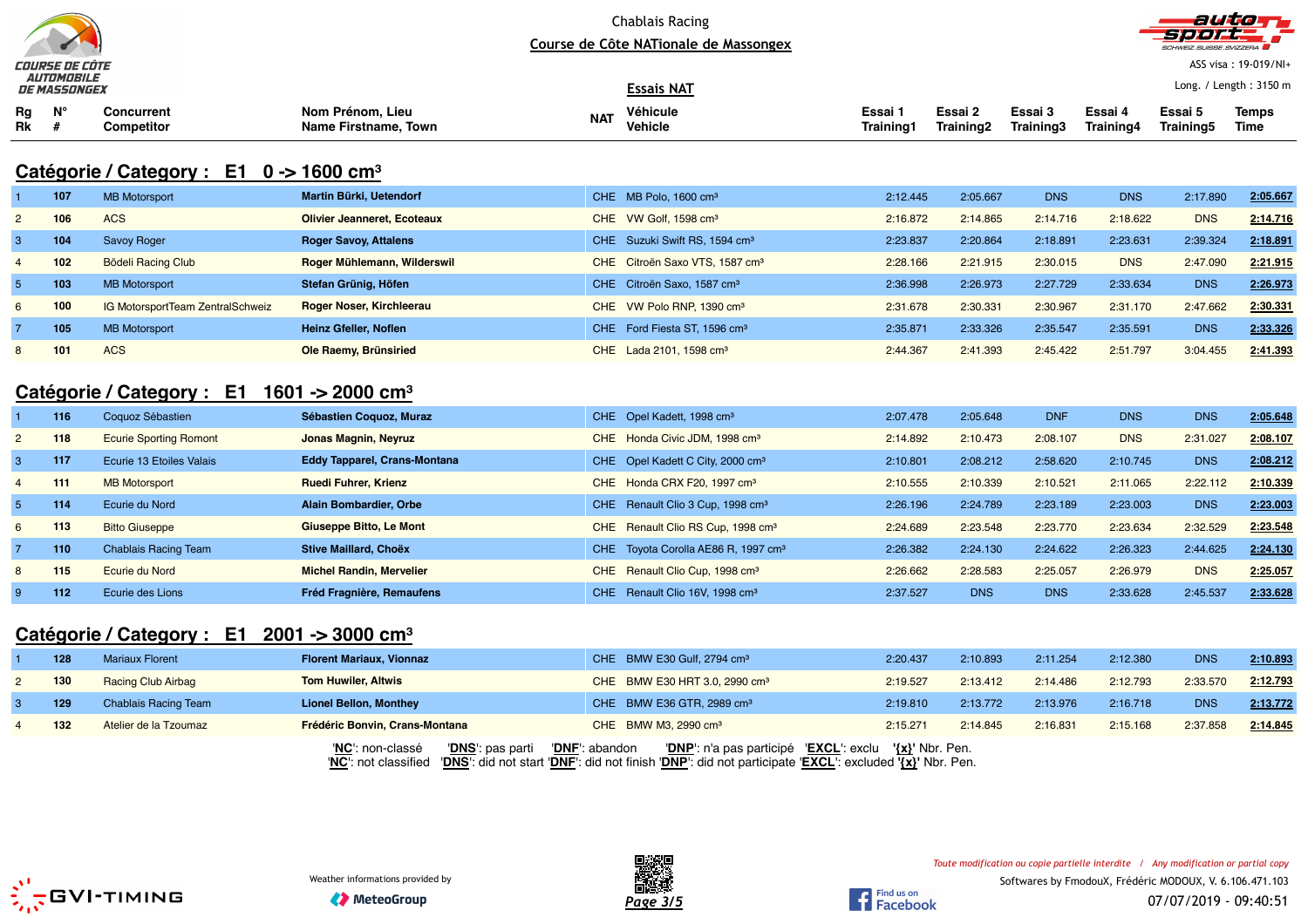



ASS visa : 19-019/NI+

Long. / Length : 3150 m

|          | <i>be pressurer</i> |                                 |                                          |            | ---------                                |                      |                      |                      |                             |                      |               |
|----------|---------------------|---------------------------------|------------------------------------------|------------|------------------------------------------|----------------------|----------------------|----------------------|-----------------------------|----------------------|---------------|
| Rg<br>Rk | $N^{\circ}$         | Concurrent<br><b>Competitor</b> | Nom Prénom. Lieu<br>Name Firstname, Town | <b>NAT</b> | Véhicule<br><b>Vehicle</b>               | Essai 1<br>Training1 | Essai 2<br>Training2 | Essai 3<br>Training3 | Essai 4<br><b>Training4</b> | Essai 5<br>Training5 | Temps<br>Time |
|          | 131                 | Ecurie des Lions                | Ronan Petit, St-Légier                   |            | CHE BMW M3 Compact, 2990 cm <sup>3</sup> | 2:21.509             | 2:16.917             | 2:20.852             | 2:18.732                    | 2:39.842             | 2:16.917      |
|          | 125                 | Ecurie des Lions                | <b>Benjamin Nicole, St-Martin</b>        |            | CHE BMW 2002 ti, 2301 cm <sup>3</sup>    | <b>DNF</b>           | <b>DNS</b>           | <b>DNS</b>           | 2:18.448                    | 2:26.805             | 2:18.448      |
|          | 127                 | <b>Racing Club Airbag</b>       | Mario Leupi, Emmenbrücke                 |            | CHE BMW 328i, 2790 cm <sup>3</sup>       | 2:33.171             | 2:24.301             | 2:24.677             | 2:27.074                    | 2:38.736             | 2:24.301      |
|          |                     |                                 |                                          |            |                                          |                      |                      |                      |                             |                      |               |

**Essais NAT**

### **Catégorie / Category : E1 3001 -> 3500 cm<sup>³</sup>**

|   | 143 | <b>Ecurie Basilisk</b>   | Bruno lanniello, Nunningen       | CHE Lancia Delta S4, 3349 cm <sup>3</sup>    | 2:09.604 | 2:04.227 | <b>DNS</b> | 2:09.539 | 2:17.599 | 2:04.227 |
|---|-----|--------------------------|----------------------------------|----------------------------------------------|----------|----------|------------|----------|----------|----------|
|   | 135 | Atelier de la Tzoumaz    | Kevin Métroz, Liddes             | Mazda 323 GTX, 3126 cm <sup>3</sup><br>CHE.  | 2:11.691 | 2:09.287 | 2:19.662   | 2:11.682 | 2:18.597 | 2:09.287 |
|   | 136 | Rennclub Untertoggenburg | <b>Mario Bertocchi, Melano</b>   | CHE BMW $.3201 \text{ cm}^3$                 | 2:21.300 | 2:13.711 | 2:21.031   | 2:12.743 | 2:22.960 | 2:12.743 |
| 4 | 140 | Jaquemet Stéphane        | Stéphane Jaquemet, St-Cierges    | CHE Seat Supercopa MK2, 3372 cm <sup>3</sup> | 2:22.903 | 2:19.544 | 2:51.712   | 2:19.225 | 2:34.929 | 2:19.225 |
|   | 142 | Racing Club Airbag       | Bernhard Muhr, Rüeggisberg       | CHE Toyota Celica, 3435 cm <sup>3</sup>      | 2:24.001 | 2:21.239 | 2:42.831   | 2:21.494 | 2:27.767 | 2:21.239 |
| 6 | 139 | Jaquemet Alain           | Alain Jaquemet, Ferlens          | CHE Seat Leon, 3372 cm <sup>3</sup>          | 2:25.050 | 2:24.390 | 2:51.918   | 2:22.834 | 2:31.779 | 2:22.834 |
|   | 138 | <b>Team Traiectoire</b>  | <b>Ricardo Fernandes, Morges</b> | BMW M3, 3201 cm <sup>3</sup><br>CHE.         | 2:24.879 | 2:23.935 | 2:48.835   | 2:26.299 | 2:34.976 | 2:23.935 |

### **Catégorie / Category : E1 + 3500 cm<sup>³</sup>**

| 148 | Eventseelisberg            | Ronnie Bratschi, Altdorf       | CHE Mitsubishi Evo 8 EGMO, 3668 cm <sup>3</sup> | 2:00.662 | 2:01.325 | <b>DNS</b> | <b>DNS</b> | 2:09.767 | 2:00.662 |
|-----|----------------------------|--------------------------------|-------------------------------------------------|----------|----------|------------|------------|----------|----------|
| 147 | <b>ACS</b>                 | <b>Thomas Kessler, Siebnen</b> | CHE Mitsubishi Evo, 3672 cm <sup>3</sup>        | 2:10.743 | 2:06.006 | <b>DNS</b> | <b>DNS</b> | 2:22.360 | 2:06.006 |
|     | Squadra Corse Quadrifoglio | Aramis Cereghetti, Lopagno     | CHE BMW M5 E34, 3535 cm <sup>3</sup>            | 2:12.602 | 2:11.012 | 2:49.768   | 2:13.170   | 2:25.044 | 2:11.012 |
| 146 | <b>MB Motorsport</b>       | Pierre Mürner, Reichenbach     | CHE Porsche GT3 Cup, 3800 cm <sup>3</sup>       | 2:23.620 | 2:20.794 | 3:34.553   | 2:18.766   | 2:49.858 | 2:18.766 |
|     |                            |                                |                                                 |          |          |            |            |          |          |

## **Catégorie / Category : CN 0 -> 3000 cm<sup>³</sup>**

|  | <b>Ecurie 13 Etoiles Valais</b> | Jean-Pierre Bovier, Vex | CHE Osella BMW, 3000 cm <sup>3</sup> | 2:11.269 |  | DN <sub>S</sub> | <b>DNS</b> | 2:23.746 | 2:11.269 |
|--|---------------------------------|-------------------------|--------------------------------------|----------|--|-----------------|------------|----------|----------|
|--|---------------------------------|-------------------------|--------------------------------------|----------|--|-----------------|------------|----------|----------|

### **Catégorie / Category : E2 SportCars 0 -> 3000 cm<sup>³</sup>**

|  | Equipe Bernoise | Marcel Steiner, Oberdiessbach                                       | CHE LobArtLA01/Mugen, 3000 cm <sup>3</sup>                                                                                                                                            | 1:49.868 | 1:48.528 | <b>DNS</b> | 1:49.470 | 2:02.412 | 1:48.528 |
|--|-----------------|---------------------------------------------------------------------|---------------------------------------------------------------------------------------------------------------------------------------------------------------------------------------|----------|----------|------------|----------|----------|----------|
|  | Equipe Bernoise | Michel Zemp, Langnau                                                | CHE Norma M20FC, 1998 cm <sup>3</sup>                                                                                                                                                 | 2:02.883 | 2:01.102 | <b>DNS</b> | 2:01.912 | 2:09.817 | 2:01.102 |
|  |                 | <b>'DNS</b> ': pas parti <b>'DNF</b> ': abandon<br>'NC': non-classé | 'DNP': n'a pas participé 'EXCL': exclu '{x}' Nbr. Pen.<br>'NC': not classified 'DNS': did not start 'DNF': did not finish 'DNP': did not participate 'EXCL': excluded '{x}' Nbr. Pen. |          |          |            |          |          |          |





Find us on